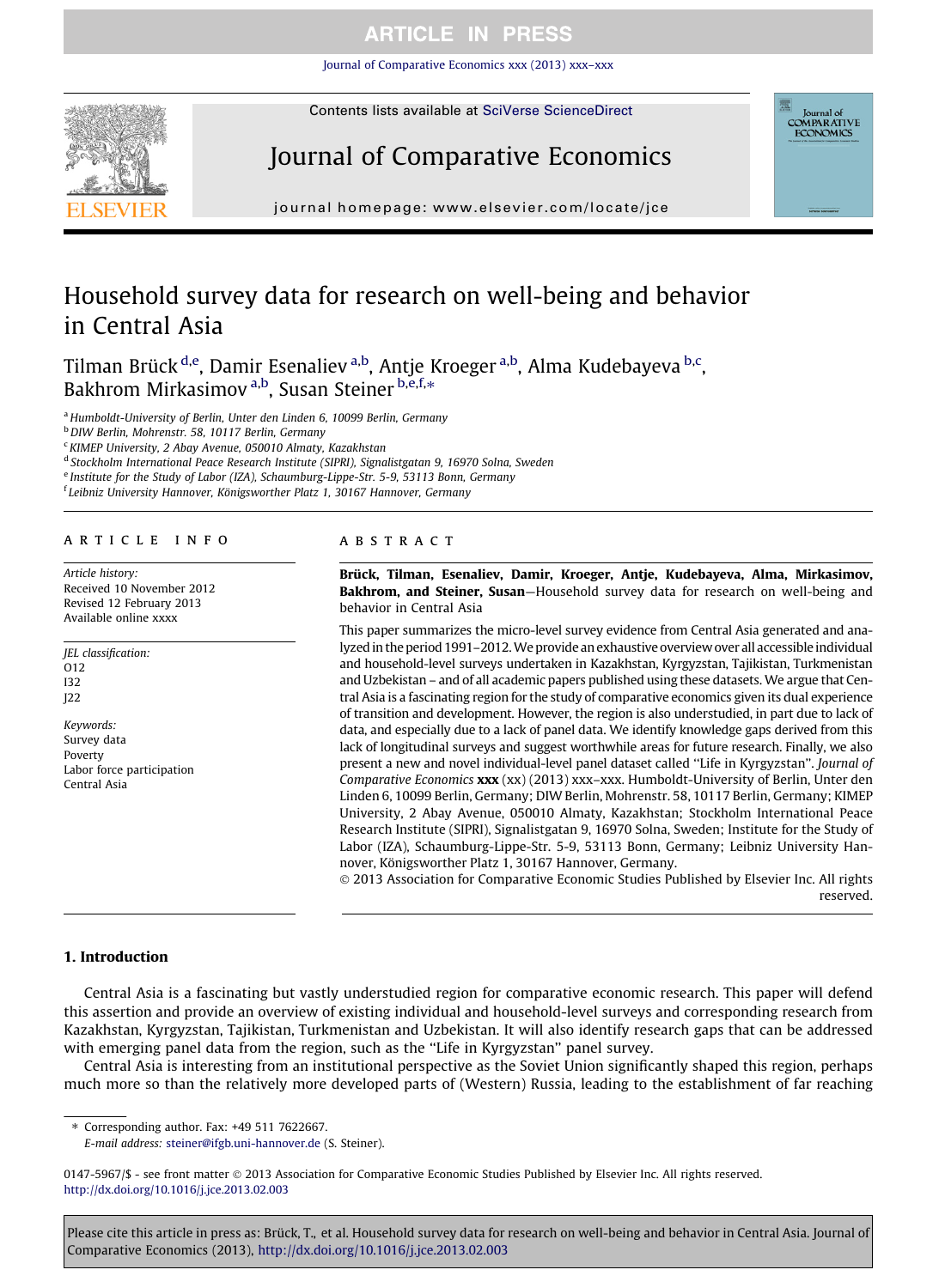<span id="page-1-0"></span>institutions of governance, transport, social infrastructure, and gender relations, to name but a few. With the dissolution of the Soviet Union, some of these institutions and achievements remained or evolved – while others declined, were abolished or destroyed. As with other countries affected by the collapse of the Soviet Union, output dropped significantly, patterns of production shifted dramatically and labor churned. From an economic development perspective, these changes may have led to greater efficiency – yet they also caused significant human hardship and violent conflict in some instances. In contrast, as Table 1 indicates, economic equality, life expectancy, and educational attainments of women are very high in Central Asia.

Perhaps up to this point the story is broadly in line with that of the Central and Eastern European transition countries. The additional twist in Central Asia, however, is that Kyrgyzstan, Tajikistan, and Uzbekistan experienced levels of output and well-being akin to low income countries in Sub-Saharan Africa and elsewhere; while Turkmenistan and Kazakhstan exhibit higher levels of GDP per capita (see Table 1). In contrast to many post-colonial Sub-Saharan African countries in the 1960s and 1970s, Central Asia, in part as the result of being part of the Silk Road, was exposed to a much faster pace of globalization (even if some Central Asian governments have chosen to respond by isolation rather than international economic engagement). Hence since independence from the Soviet Union, the Central Asian region experienced a unique combination of post-socialist transition, weak economic development, and, for some countries, rapid globalization.

These factors combine to yield exciting research questions. For example, how have people in Central Asia coped with the changes in labor market structures? What are the implications of the transition for poverty dynamics? What drives entrepreneurship and self-employment? How do gender relations and intra-household allocations respond to changing institutions and opportunities? And, importantly, what are the causes and effects of the massive scale of both international and domestic migration that has taken place in the region?

Yet these exciting research opportunities are only being realized at a very slow pace. In fact, Central Asia appears vastly understudied compared to other world regions across all disciplines. Searching the term ''Central Asia'' returns far fewer hits on Google Scholar (namely approximately 626,000, accessed on 7 November 2012) than ''Central Europe'' (1,179,000), ''Central America'' (1,240,000), ''Middle East'' (1,700,000), ''Europe'' (1,800,000), or ''North America'' (2,040,000). Furthermore, both the number of surveys and the level of survey-based, English-language, peer-reviewed research vary across Central Asia (see Table 2). In the 1991–2012 period, there are about seven times more surveys per capita and survey-based papers per capita in Kyrgyzstan than in Uzbekistan (the best and worst surveyed and researched countries per capita in the region, respectively, with the exception of Turkmenistan, for which we cannot locate any research papers). Interestingly, the productivity in terms of papers per survey is quite constant across Central Asia (except Turkmenistan) with two papers per survey, suggesting that surveys are analyzed uniformly, if not very thoroughly.

In micro-economics, at least, we posit that this dearth of research on Central Asia is due in large part to a lack of accessible and useful primary survey data, with a particular lack of micro-level panel data. Naturally, there are many reasons for this

|                                                                    | Kazakhstan | Kyrgyzstan | Tajikistan | Turkmenistan             | Uzbekistan | Low income<br>countries |
|--------------------------------------------------------------------|------------|------------|------------|--------------------------|------------|-------------------------|
| Population (1,000,000)                                             | 16.6       | 5.5        | 7.0        | 5.1                      | 29.3       | 816.8                   |
| Population growth rate (annual%)                                   | 1.4        | 1.1        | 1.4        | 1.2                      | 2.7        | 2.1                     |
| Fertility rate (births per woman)                                  | 2.6        | 2.9        | 3.2        | 2.4                      | 2.5        | 4.1                     |
| Rural population (% of total population)                           | 46.4       | 64.6       | 73.4       | 51.3                     | 63.8       | 72.0                    |
| GDP per capita (current US\$)                                      | 11.245     | 1075       | 935        | 4722                     | 1546       | 581                     |
| Poverty headcount at national poverty line<br>(% of population)    | 8.2        | 33.7       | 46.7       | $\overline{\phantom{0}}$ |            | -                       |
| GINI index                                                         | 29.0       | 26.2       | 30.8       | $\overline{ }$           |            |                         |
| Life expectancy at birth (years)                                   | 68.3       | 69.4       | 67.5       | 65.0                     | 68.0       | 58.8                    |
| Literacy rate, adult female (% of population aged<br>15 and above) | 99.6       | 99.0       | 99.6       | 99.4                     | 99.1       | 56.4                    |
| Secondary school enrolment, female (% gross)                       | 98.3       | 83.5       | 80.9       |                          | 104.5      | 38.5                    |

Selected development indicators. Source: World Development Indicators (accessed 9 November 2012).

Note: The figures relate to the most recent year for which data were available in the WDI database.

#### Table 2

Table 1

Micro-level surveys and corresponding publications on Central Asia. Source: Own calculations.

|              | Population size (Mio) | Surveys | Surveys per 1,000,000 | Papers | Papers per 1,000,000 | Papers per survey |
|--------------|-----------------------|---------|-----------------------|--------|----------------------|-------------------|
| Kazakhstan   | 16.6                  |         | 0.7                   | 21     | 1.3                  | 1.9               |
| Kyrgyzstan   | 5.5                   | 14      | 2.5                   | 29     | 5.3                  | 2.1               |
| Tajikistan   | 7.0                   |         | 1.6                   | 21     | 3.0                  | 1.9               |
| Turkmenistan | 5.1                   |         | 1.0                   |        | 0.0                  | 0.0               |
| Uzbekistan   | 29.3                  | 10      | 0.3                   | 20     | 0.7                  | 2.0               |
| Central Asia | 63.5                  | 46      | 0.7                   | 58     | 0.9                  | 1.3               |

Notes: For the individual countries, we counted the existing surveys per country and the corresponding papers that used those surveys, as presented in Appendix A. Surveys that include more than one country were counted separately for each country. Surveys covering more than 1 year were counted as one survey. The data covers the period 1991–2012. Papers that used survey data from more than one country were counted for each country separately.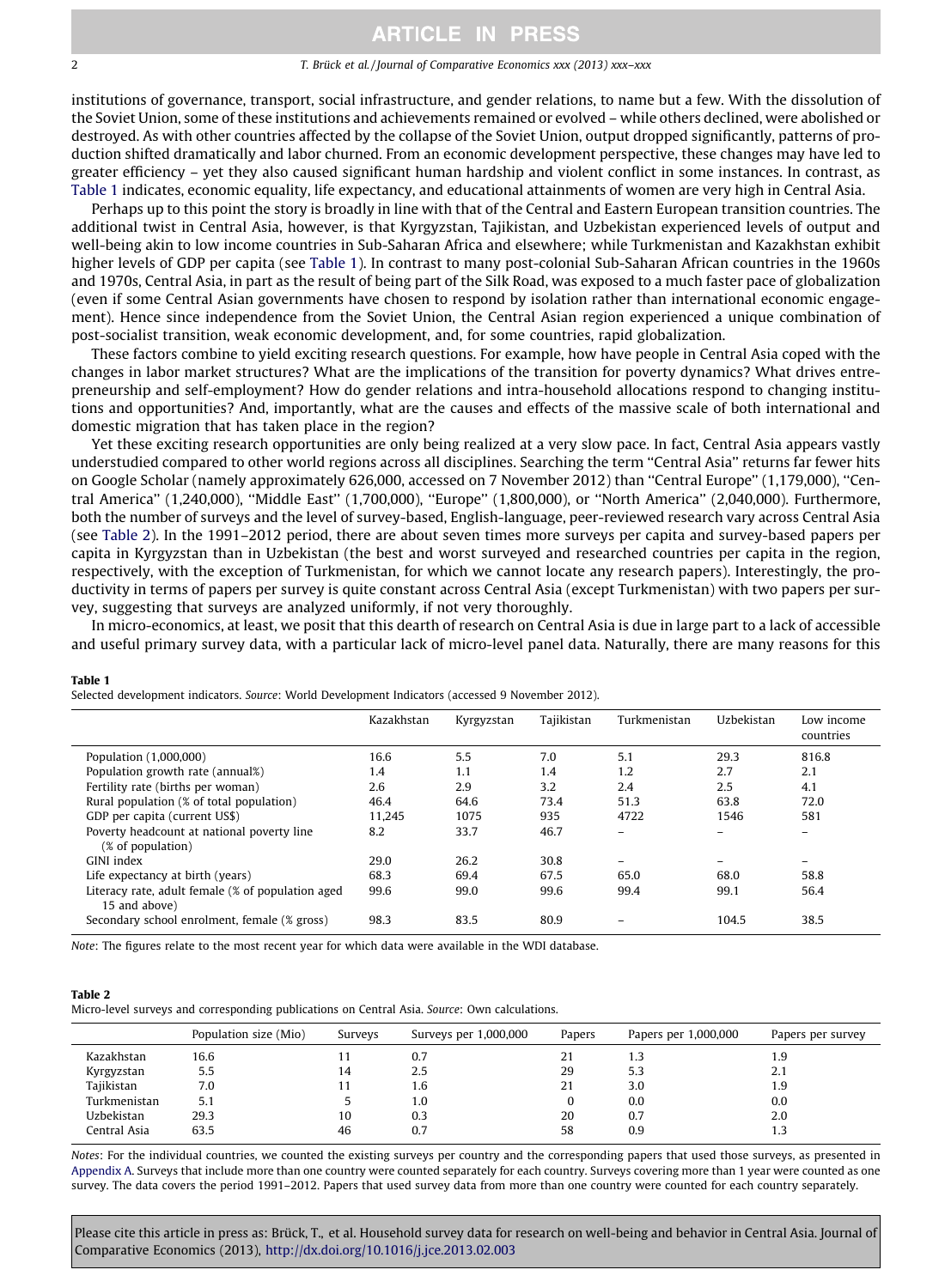lack of data, including a lack of funding, a lack of capacity to conduct such surveys and analyze the resulting data, and the lack of political freedom necessary to conduct primary research. However, we also argue and demonstrate that these constraints can be, and are being, overcome, offering many new opportunities for research at the intersection of transition and development.

Central Asia is a fascinating region to study for one more reason, namely the high degree of heterogeneity between and within the Central Asian states. Mountainous terrain imposing exogenous trade barriers, different ethnicities, languages and, to a smaller extent, religions (some of which were forcefully mixed together during the Soviet period), different forms of governance, and different resource endowments ensure a high degree of variability, which appears underexploited, if only from a methodological point of view. We also wish to draw attention to the extreme differences in the availability of data and analyses across the Central Asian states. For example, Turkmenistan is a very closed and inaccessible country, with huge obstacles for the conduct of empirically based micro-level research.

The heterogeneity of country characteristics is also important from a policy perspective. Although evidence based policy making in Central Asia is not well known or widely practiced [\(Falkingham, 1999\)](#page-15-0), if taken seriously, it would require fine grained data permitting the tracing of policy impacts across various population sub-groups. In some countries, the strong statistical capacities that exist at the central level (and which are a legacy of the Soviet times) are often used primarily for the collection of extremely detailed household budget surveys ([Blank and Grosh, 1999](#page-14-0); [Esenaliev et al., 2011](#page-15-0)). These surveys are technically advanced but rarely useful, even if available, for academic analyses. Furthermore, the statistical capacities to collect these data may be strong but with a history of data being analyzed in the core, the periphery of the former Soviet Union does not have strong analytical capacities. Overall, there is then a clear need for research and policy making for more and better micro-level socio-economic data, including panel data, from Central Asia.

In this paper, we assess the current availability of micro-level surveys on Central Asia and the corresponding research output (in Section 2), demonstrating with two examples the limitations of currently available data and the potential for advances in research if more panel survey data were available. We discuss in Section 3 both of these points with regard to household well-being and household behavior, specifically poverty and female labor supply. Section 4 provides concluding remarks. As a service to the community, in Appendix A, we insert a list of all known and available micro-level surveys since 1991 for each of the five Central Asian states, as well as research contributions published in English-language academic journals or books actively using these datasets (excluding policy reports and working papers). In Appendix B, we describe the only publicly accessible, individual-level panel dataset in any Central Asian state, the ''Life in Kyrgyzstan'' survey.

# 2. Micro-level datasets in Central Asia

In this section, we summarize micro-level datasets in the five Central Asian countries from the dissolution of the Soviet Union in 1991 through the end of 2012.<sup>1</sup> We restrict ourselves to individual or household surveys (hence, no enterprise surveys are included), which include at least 1000 observations<sup>2</sup> and for which we had sufficient information. In Tables A1-A5 of the Appendix A, we provide an overview of these surveys, separately for each one of the five countries. This overview is complete and correct to the best of our knowledge. However, dealing with a region that has changed rapidly over the past two decades and that has only recently made information openly available, some of the information provided here may be outdated or incomplete (especially for the early years of transition).

It is evident that a substantial number of surveys have been conducted in Central Asia, most by international organizations or national statistical agencies. Kyrgyzstan appears to be the country with the largest number of surveys, while only few surveys have been run in Turkmenistan. This pattern reflects the fact that the first country offers favorable conditions for collecting data and conducting research, whereas doing research on and in Turkmenistan is extremely difficult. None of the datasets collected in Turkmenistan are available to researchers and, hence, no academic articles have been produced on the basis of these datasets. Data availability is an issue in the other countries as well. Some surveys have never been shared with the research community, as shown by the lack of academic output. Given that survey data collection incurs high costs, it is desirable that surveys be regarded more as public goods and, consequently, shared with interested researchers and policy analysts.

The vast majority of Central Asian surveys are single cross-sections. There are a number of repeated cross-sections, for example the Living Standards Measurement Study (LSMS) surveys conducted in Kyrgyzstan during the 1990s or the Life in Transition surveys conducted in 2006 and 2010 across all Central Asian countries except Turkmenistan. Very little panel data, i.e. data that are collected from the same households or individuals at different points in time, have been gathered. The household budget surveys and the labor force surveys, conducted by respective national statistical agencies, are usually (rotating) household panels.3 However, our experience, from working with some of these surveys, is not too promising in terms of studying households' well-being and behavior over time. This is because the surveys include a limited range of topics, lack unique individual identifiers, and, in some cases, even lack unique household identifiers. For example, the Kyrgyz Integrated Household Survey (KIHS), which is the successor survey of the Household Budget Survey in Kyrgyzstan, collects very detailed information on household consumption and expenditure [\(Esenaliev et al., 2011\)](#page-15-0). Every household fills in a diary on food

<sup>&</sup>lt;sup>1</sup> An earlier review of datasets for all transition countries, including those of Central Asia, can be found in [Filer and Hanousek \(2002\).](#page-15-0)

 $2$  For some surveys, we do not know the exact sample size. We list them nevertheless when we are confident that there are at least 1000 households covered.  $3$  A rotating panel survey is a survey in which a designated proportion of the respondents is replaced in each wave.

Please cite this article in press as: Brück, T., et al. Household survey data for research on well-being and behavior in Central Asia. Journal of Comparative Economics (2013), <http://dx.doi.org/10.1016/j.jce.2013.02.003>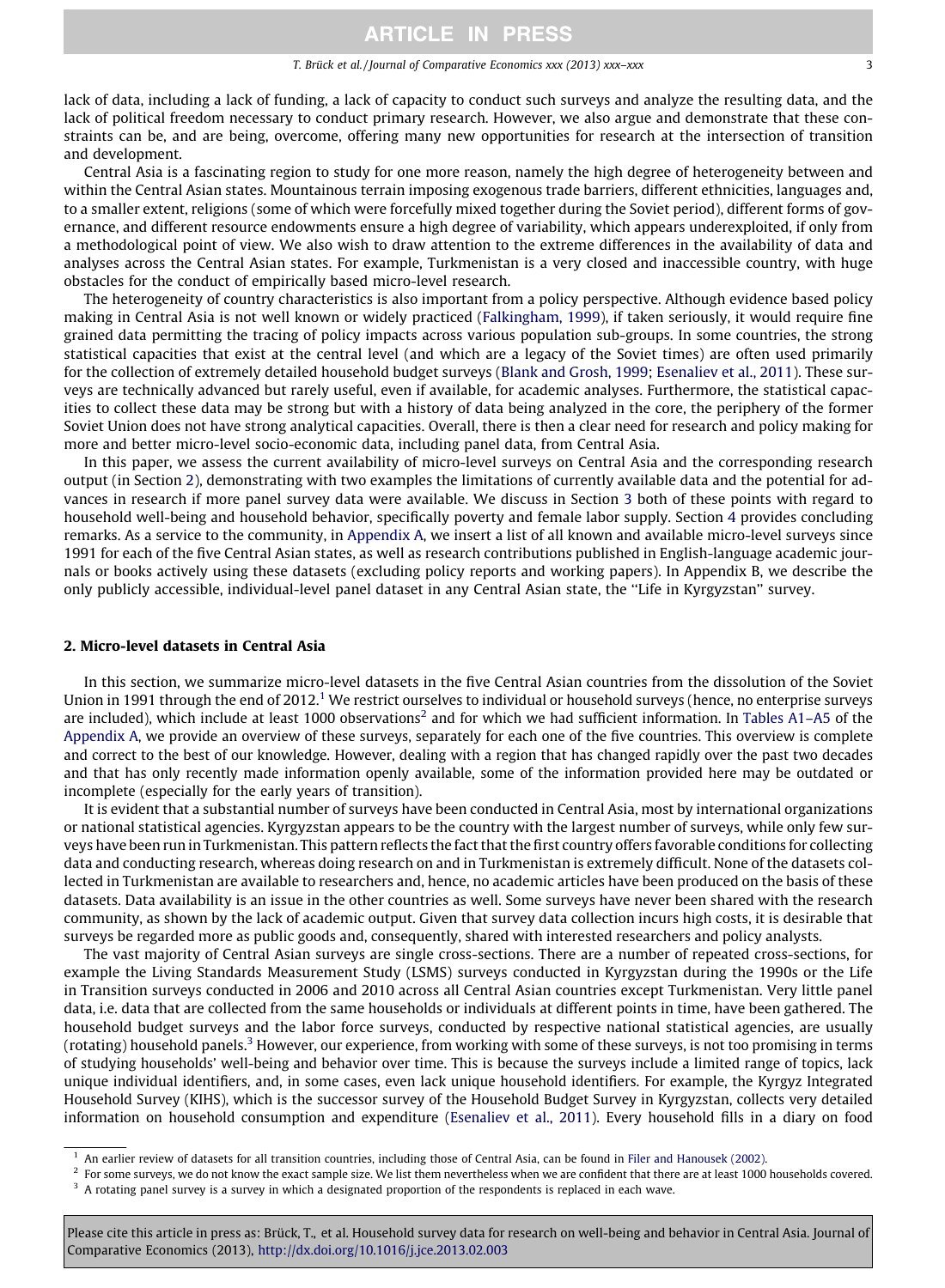consumption, covering more than 150 food items, for 2 weeks during each quarter of the year. In addition, information on expenditure for non-food items and services is collected during quarterly interviews. However, other topics, such as migration and remittances, which are highly relevant for a household's level of well-being in Kyrgyzstan, are covered only to a limited extent.

An additional problem with the KIHS is that it does not contain unique individual identifying codes, which is necessary for studying dynamics at the individual level (for example, labor force participation or life satisfaction). Individuals are simply numbered serially in each household, which may give the same individual code to different individuals, if there are changes in household composition over time. In order to build a panel dataset at the individual level, however, it would be necessary to identify the same individuals over time. This is here possible only through merging datasets of different time periods based on household codes and time-invariant individual characteristics, such as gender and birth year. Yet, such an approach leaves substantial room for mistakes (for example, in the case of twins).

The Kazakh Household Budget Survey is similar to the KIHS with regard to the limited number of topics and the lack of unique individual identifiers, but it comes with an important additional weakness. Given that it is a rotating panel, a certain number of households leave the sample each year and new households join. Those that join are not assigned new household identifying numbers but are simply re-assigned the household codes of households that have left the sample. Essentially, this means that the panel aspect of the survey is of little use, or, if used (for example by matching households based on timeinvariant variables), is likely to bring about considerable mistakes.

Different from household budget surveys and labor force surveys, we are aware of three additional panel surveys: the Uzbekistan Regional Panel Survey (URPS) of 2005, the Tajikistan Living Standards Survey (TLSS) of 2007 and 2009 (and an extension in 2011), and the Life in Kyrgyzstan (LiK) survey of 2010–2012. The URPS collected data at three points in time in 2005 and therefore covers a short period of time, which is most likely too short to study major changes in well-being and behavior of households. It is also not nationally representative but is restricted to Kashkadarya and Andijan oblasts as well as the city of Tashkent. The 2009 TLSS re-interviewed 1500 households from the 2007 TLSS. These were also interviewed in 2011 in the so-called Migration and Remittances in Tajikistan Survey, which extends the panel to three waves and 5 years of coverage. The TLSS, with its 2011 extension, covers a wide range of topics and allows for uniquely identifying households as well as individuals within these households over time. Hence, it avoids all the major weaknesses of the household budget surveys and labor force surveys from the region, which makes it an excellent survey to study the dynamics of well-being and behavior in Tajikistan.

The LiK is a survey conducted by the authors of this paper as part of the research project ''Economic Transformation, Household Behavior and Well-Being in Central Asia: The Case of Kyrgyzstan'', which is funded by the Volkswagen Foundation.4 The LiK is a multi-purpose, socio-economic survey covering a wide range of topics for economic and sociological research. Its principal objective is to provide data for the analysis of well-being and behavior of individuals and households. The data is broad enough to allow for different measures of well-being, such as, for example, income, child health, or life satisfaction. Two waves of the survey have been completed so far and the third wave is ongoing at the time of writing this paper in November 2012. The LiK is nationally representative for Kyrgyzstan.

Unlike the TLSS, the LiK is an individual panel, not a household panel. This means that all adult members of the sampled households, not just one respondent, are interviewed and tracked over time. This implies that if a member of an original sample household leaves the household (e.g. to form an own family), she is still part of the sample. If relevant, other members (e.g. spouse and children) of the new household are then included in the sample as well. Having a panel at the individual level is crucial for the dynamic analysis of well-being and behavior at the individual level and for focusing on specific population sub-groups, for example women or the elderly. In the first year of the LiK (2010), more than 8000 adult individuals in 3000 households were interviewed. In the following year, 90% of these individuals were re-interviewed.

# 3. What we know from panel data and what we do not know about well-being and behavior in Central Asia

Why are we concerned with the availability of panel data? What makes panel data better than cross-sectional data? Or, in other words, what can we study with the help of panel data that is impossible to analyze with cross-sections? In this section, we answer these questions vis-à-vis Central Asia and summarize the literature that studies well-being and behavior in Central Asia and that uses survey data in order to do so. We do not provide a full literature review but, instead, restrict ourselves to the topics of poverty, one example of well-being, and female labor force participation, one example of behavior. We show that, even though the literature has brought important, policy-relevant insights, the scope of investigation has been limited to static analyses. We point out major knowledge gaps resulting from the use of cross-sectional data and identify a number of key issues that could be studied with the use of panel data.

# 3.1. Poverty

In the early years of transition from a planned to a market economy, living standards in Central Asia deteriorated sharply and poverty increased.<sup>5</sup> Kyrgyzstan, for example, experienced a rise in the poverty headcount from 40% in 1993, i.e. before

<sup>4</sup> Appendix B provides a detailed description of the LiK.

<sup>5</sup> This is, of course, also true for other transition countries. How transition affected poverty has been studied, for example, by [Brück et al. \(2010\).](#page-14-0)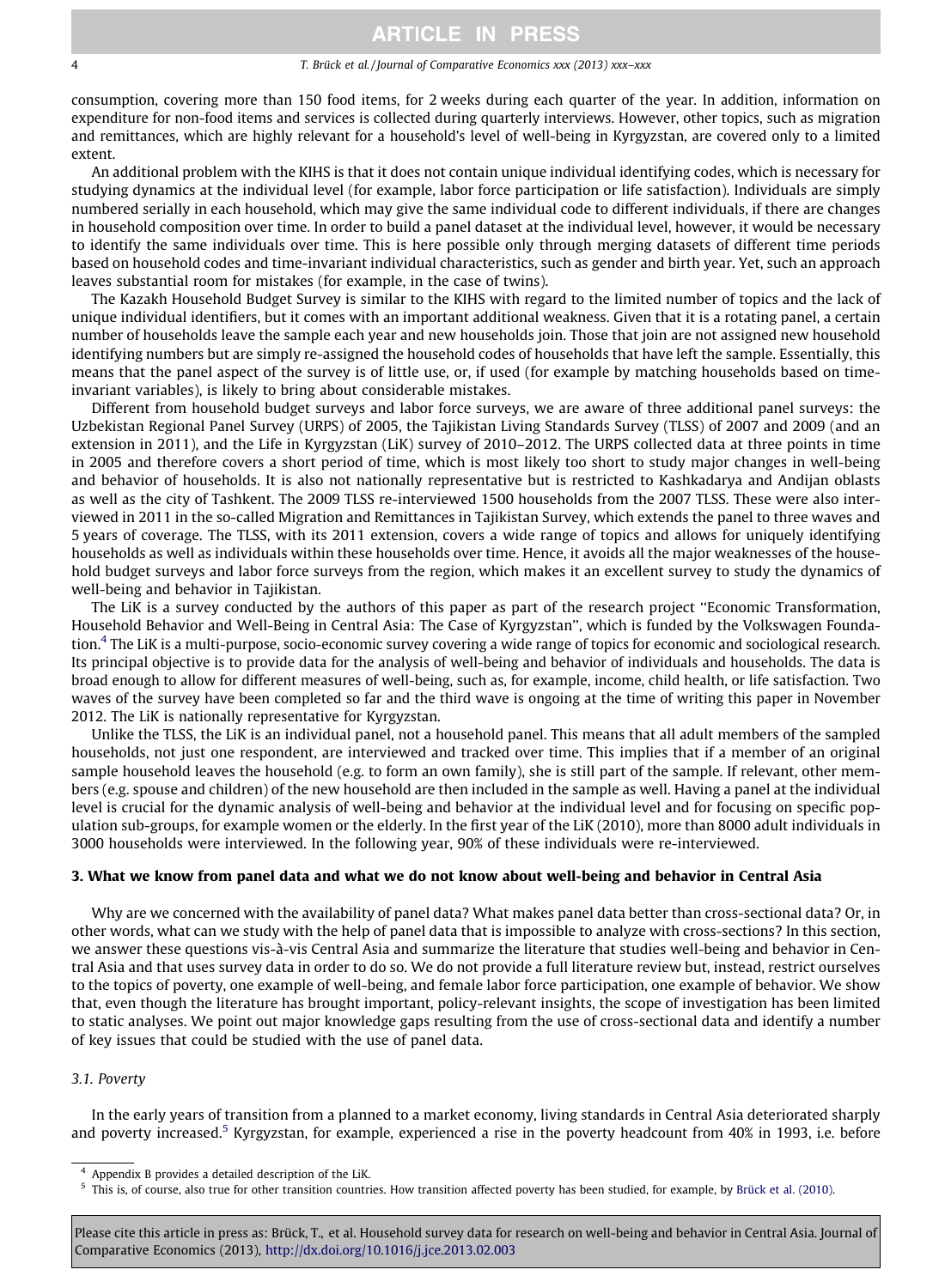#### T. Brück et al. / Journal of Comparative Economics xxx (2013) xxx–xxx 5

significant economic transformation had taken place, to 55% in 1998, i.e. when the transition to a market economy was ongoing. The headcount subsequently dropped to 37% in 2011. The other countries have seen a similar poverty trend, although it was not in all cases as pronounced as in Kyrgyzstan (and Tajikistan). In the resource rich countries of Kazakhstan, Turkmenistan, and Uzbekistan, the poverty headcount did not increase to similarly high levels and, most importantly, is much lower today. In Kazakhstan, for example, less than 7% of the population lived below the poverty line in  $2011<sup>6</sup>$ 

While the profile and the determinants of poverty, or welfare more broadly, have occupied a central place in the microlevel analysis of well-being in the region, most of the attention has been paid to the relatively poorer countries of Kyrgyzstan and Tajikistan. Using LSMS data from 1993, [Ackland and Falkingham \(1997\)](#page-14-0) determine a poverty profile for Kyrgyzstan. Female headed households, households headed by a pensioner, and households with many children are found to be particularly vulnerable to poverty. Based on cross-sectional LSMS surveys in Kyrgyzstan, [Anderson and Pomfret \(2000\)](#page-14-0) study changes in the determinants of household expenditure between 1993 and 1996. They find that education, location of the household, ethnicity, and household size were all important determinants of household expenditure. According to this study, college education has become an important factor in moving the living standard of households upward, and the cost of dependents has increased. Similar determinants of household welfare are found by [Anderson and Pomfret \(2002, 2003a,](#page-14-0) [2005\),](#page-14-0) using LSMS data for Kazakhstan and Tajikistan and comparable data for Uzbekistan. In all these countries, the geographic location of the household, household composition, and education of the household head play the largest roles in determining household expenditures. [Rhoe et al. \(2008\)](#page-15-0), based on the 1996 Kazakhstan LSMS survey, again confirm the same factors to be the main determinants of poverty in Kazakhstan. In addition to the national-level approaches, [Anderson and](#page-14-0) [Pomfret \(2003a, 2005\)](#page-14-0) compare living standards in similar locations across different countries by studying the case of the Fergana valley which lies in Kyrgyzstan, Tajikistan and Uzbekistan. The results are similar to the national results.

Even though these contributions provide a good insight into the main correlates of welfare in Central Asia (except for the case of Turkmenistan, for which we have no information), they do not shed light on the dynamics of poverty. They do not provide information on how many households are persistently poor and how many households move into and out of poverty over time. The above mentioned recent decline in the poverty headcount in Kyrgyzstan, for example, does not necessarily mean that there was a widespread improvement in living standards. It could instead be that while some households climbed out of poverty, others that were not poor at the end of the 1990s have fallen into poverty since then. Research on poverty dynamics in other developing and transition countries generally finds that there is a great deal of economic mobility over time and that transient poverty accounts for a large share of total poverty (for example, [Dercon and Krishnan, 2000](#page-14-0) on Ethiopia, [Glewwe et al., 2002](#page-15-0) on Vietnam, [Jalan and Ravallion, 2000](#page-15-0) on China, [Krishna and Shariff, 2011](#page-15-0) on India, [Lokshin and](#page-15-0) [Popkin, 1999](#page-15-0) on Russia, [McColluch and Baulch, 2000](#page-15-0) on Pakistan, [Radeny et al., 2012](#page-15-0) on Kenya).

In a recent study, [Bierbaum and Gassmann \(2012\)](#page-14-0) investigate chronic and transitory poverty in Kyrgyzstan, making use of the KIHS. However, the authors do not rely on the panel component of this dataset, because there are concerns over attrition bias. Instead, they build a so-called synthetic panel for the time period 2005–2010, which means that they predict consumption in 2005 for those households that are observed in 2010. They find that there is substantial economic mobility over this time period, even though it seems that there is much more upward than downward mobility. For the 2008–2010 period, however, when there was a dramatic increase in food and fuel prices as well as a global economic and financial crisis, Bierbaum and Gassmann show that there are equally many households moving out of and falling into poverty. The authors decompose chronic poverty across different population sub-groups and find that there is substantially more chronic poverty in rural areas, in mountainous regions, among large households, and among households with heads that have only secondary education and that work in the informal sector. This implies that the profile of the chronic poor is not much different from that of the poor, as shown above.

There is one other contribution that intends to move from static poverty analysis to a more dynamic approach: Using LSMS data, [Jha and Dang \(2009\)](#page-15-0) analyze vulnerability to poverty in Kazakhstan, Kyrgyzstan, and Tajikistan. They define vulnerability as the probability observed today of being in poverty in the future. Vulnerability is estimated based on current realizations of consumption, assuming a stationary environment, as the underlying survey data is cross-sectional. They estimate consumption functions and predict consumption levels for the households in the samples. Depending on whether or not the predicted consumption is below or above the national poverty line, households are classified as vulnerable or nonvulnerable. Even though it is important to start taking vulnerability (and not only poverty) into account, the specific method used here, and any exercise that relies on cross-sectional data, leaves room for substantial mistakes. The problem is that the current consumption level of some households may be low because they suffer from temporary hardship. In other years, these households may not have low consumption and should thus not be categorized as vulnerable. The opposite is also true. Some households may be considered as non-vulnerable, if their current level of consumption is temporarily high due to favorable short-term conditions but they actually are vulnerable.

Neither [Bierbaum and Gassmann \(2012\)](#page-14-0) nor [Jha and Dang \(2009\)](#page-15-0) can provide insights into what determines potential movements into and out of poverty. Given that geographic location of households has turned out to be an essential determinant of current living standards in several Central Asian countries, it would be interesting to know, for example, whether migration from rural to urban areas can mitigate poverty. It could be that households were able to move out of poverty

<sup>6</sup> These numbers are different from those in [Table 1,](#page-1-0) because they are based on publications by the respective national statistical agencies. We did not rely on the World Development Indicators here because these do not report poverty headcounts before 2001 for Kazakhstan and 2006 for Kyrgyzstan.

Please cite this article in press as: Brück, T., et al. Household survey data for research on well-being and behavior in Central Asia. Journal of Comparative Economics (2013), <http://dx.doi.org/10.1016/j.jce.2013.02.003>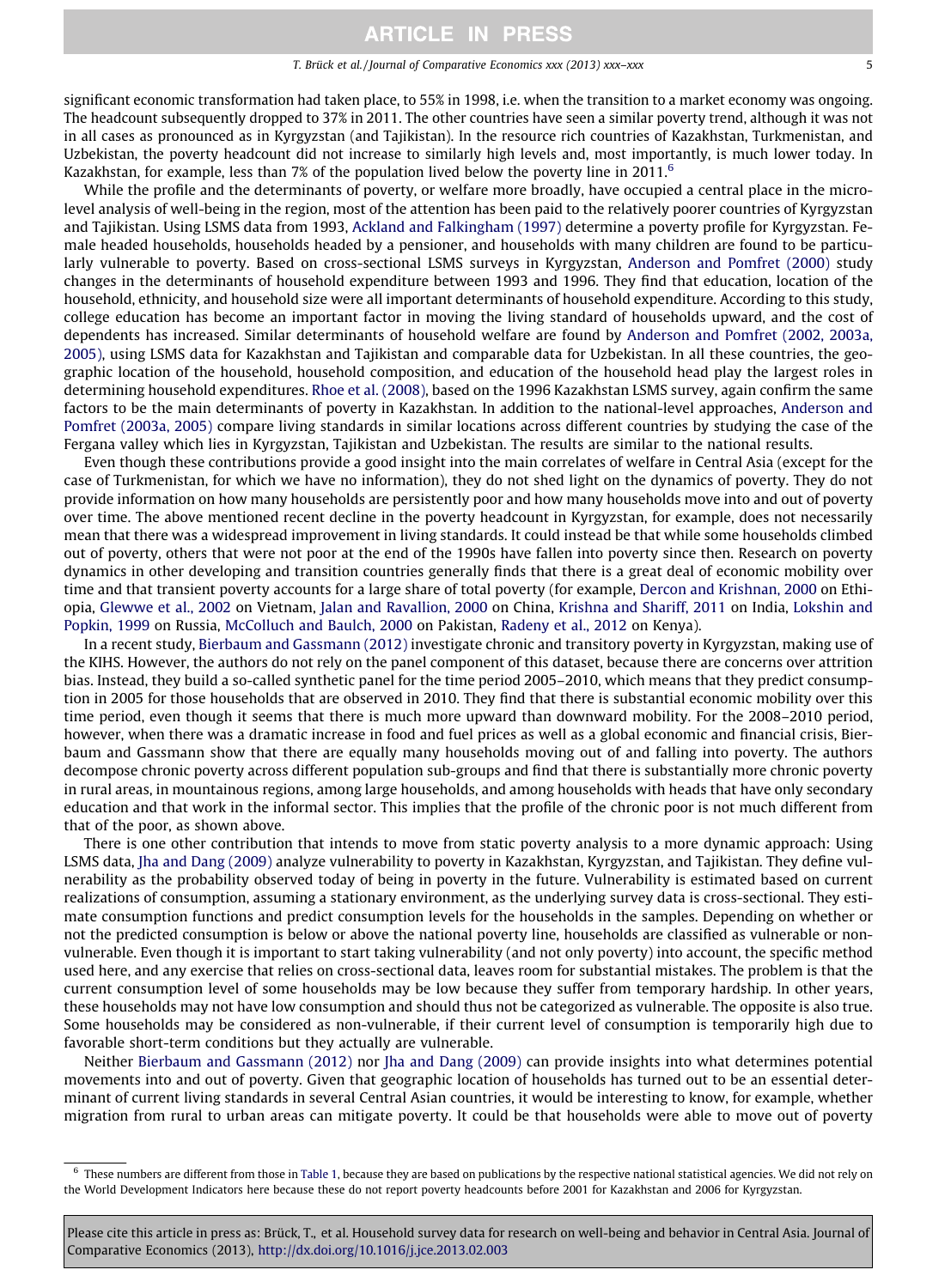## 6 T. Brück et al. / Journal of Comparative Economics xxx (2013) xxx–xxx

simply by relocating to the capital city because the rates of return to their assets could be much higher there than in the village. In contrast, it could also be that households born in different geographic locations accumulate different types as well as different levels of assets, so that migration would not necessarily lead to an escape from poverty if different (levels of) assets were required in the capital city.

Unless we have more information about poverty dynamics, it is difficult to draw adequate conclusions for policy-making. First, as explained above, the identification of the poor may be difficult when only cross-sectional data is available. Governments interested in targeting specific programs to the poor may then make substantial errors of inclusion (i.e. targeting to households that are categorized as poor in the period of data collection but that are non-poor in other time periods) as well as errors of exclusion (i.e. targeting to households that are categorized as non-poor in the period of data collection but that are poor in other time periods). Second, [Addison et al. \(2009\)](#page-14-0) describe that policy responses to chronic poverty may be very different from policy responses to transitory poverty. While unemployment insurance, microcredit, and temporary social safety nets may be adequate in the latter case, the former case requires responses that include providing access to health and education services as well as asset redistribution.

Third, policy interventions that help people climb out of poverty may be completely different from interventions designed to help them avoid falling into poverty, since factors for escaping from and descending into poverty differ. [Krishna \(2006\)](#page-15-0) shows for villages in Andhra Pradesh, India, that health and health-related expenses, high interest on private debt, social expenses for marriages and funerals, drought, large family size, and a combination of these constitute factors leading households into poverty, whereas pathways out of poverty include job creation, diversification in income creation, and irrigation. Related to this, knowing more about poverty dynamics is also important for measuring the impact of public policy. For example, changes to social assistance programs (such as the Unified Monthly Benefit in Kyrgyzstan) are generally motivated by the aim to better target the poor. Determination of whether or not this is achieved requires observation of the same households over time.

### 3.2. Female labor force participation

Under the Soviet rule, the Central Asian region underwent an intensive process of modernization and dynamic transformation, including the establishment of gender equality before the law and universal access to basic health care and education services [\(Akiner, 1997; Paci, 2002](#page-14-0)). There were improvements for women in the range of occupational choices, greater visibility in public life, equal access to education and health as well as relatively high female labor force participation. However, gender equality was only partially achieved. In addition to being active in the labor market, women remained the main providers of care for the household; their total time commitment to household and formal work was very high. Family and community relations were reportedly the most conservative areas of the society with powerful extended family networks and hierarchical structures ([Akiner, 1997](#page-14-0)).

After the dissolution of the Soviet Union, the extensive socioeconomic transformation in Central Asia not only affected the structure of the economy, the living standards of the population, and the labor markets [\(Lehmann and Muravyev, forthcom](#page-15-0)[ing\)](#page-15-0), but also the prevailing gender relations [\(Paci, 2002](#page-15-0)). For example, the secular tradition during the Soviet period has faced the re-emergence of many Islamic traditions, which usually includes a more conservative stance towards the role of women in the economy. The impact of this social transition is yet to be determined [\(Akiner, 1997; Heyat, 2004\)](#page-14-0). [ADB](#page-14-0) [\(2006: xi\)](#page-14-0) reports that gender ''stereotypes reinforce discriminatory practices in the workplace, leaving women without employment in higher-paid and skilled sectors and consequently withdrawing from the formal workforce.'' [Falkingham](#page-15-0) [\(2001\)](#page-15-0) finds that girls are increasingly facing discrimination in access to health and education in Tajikistan. Yet, gender inequality can be a significant constraint to economic growth [\(Klasen and Lamanna, 2009; Knowles et al., 2002\)](#page-15-0).

Against this background, while it is vital to study women's behavior on the labor market since the Soviet Union dissolved, not much attention has actually been paid to this topic. One of the few academic outputs focusing specifically on female labor supply in Central Asia is [Anderson and Pomfret \(2003b\),](#page-14-0) using 1993 and 1997 LSMS data for Kyrgyzstan. The authors show that labor force participation decreased for both men and women in the early years of transition: from 77.4% in 1993 to 65.8% in 1997 for men, and from 57.5% to 44.3% over the same period for women. [Babetskii et al. \(2003\)](#page-14-0) report that these numbers remained constant between 1997 and 2000. [Anderson and Pomfret \(2003b\)](#page-14-0) estimate labor force participation models, which confirm that women were less likely than men to be in the work force. Yet, the marginal effect of gender decreased between 1993 and 1997. The main gender dimensions of labor force participation, shown by the authors, are marriage, young children, and education. Marriage and young children reduce female labor force participation, but their effect also decreases over time. This implies that young married mothers do not substitute time spent at home for time in the workplace, which is surprising given the drastic decline in kindergarten facilities during transition. Education has a much higher effect on labor force participation for women than for men, and mostly for individuals with higher education. College educated women are found to have responded to transition with disproportionately greater labor force participation than any other population group.

Consistent with the evidence in European transition countries, the authors also find that the gender difference in terms of hours worked, wage rates, and monthly earnings decreased between 1993 and 1997. This finding is explained by the increased returns to education (which have allowed educated women to earn as much as men), a decreased gap in the hours of work, and a narrowed unexplained wage gap between men and women (which possibly has to do with less discrimination of women in the market system compared with the earlier planned economy). All of these are important insights on how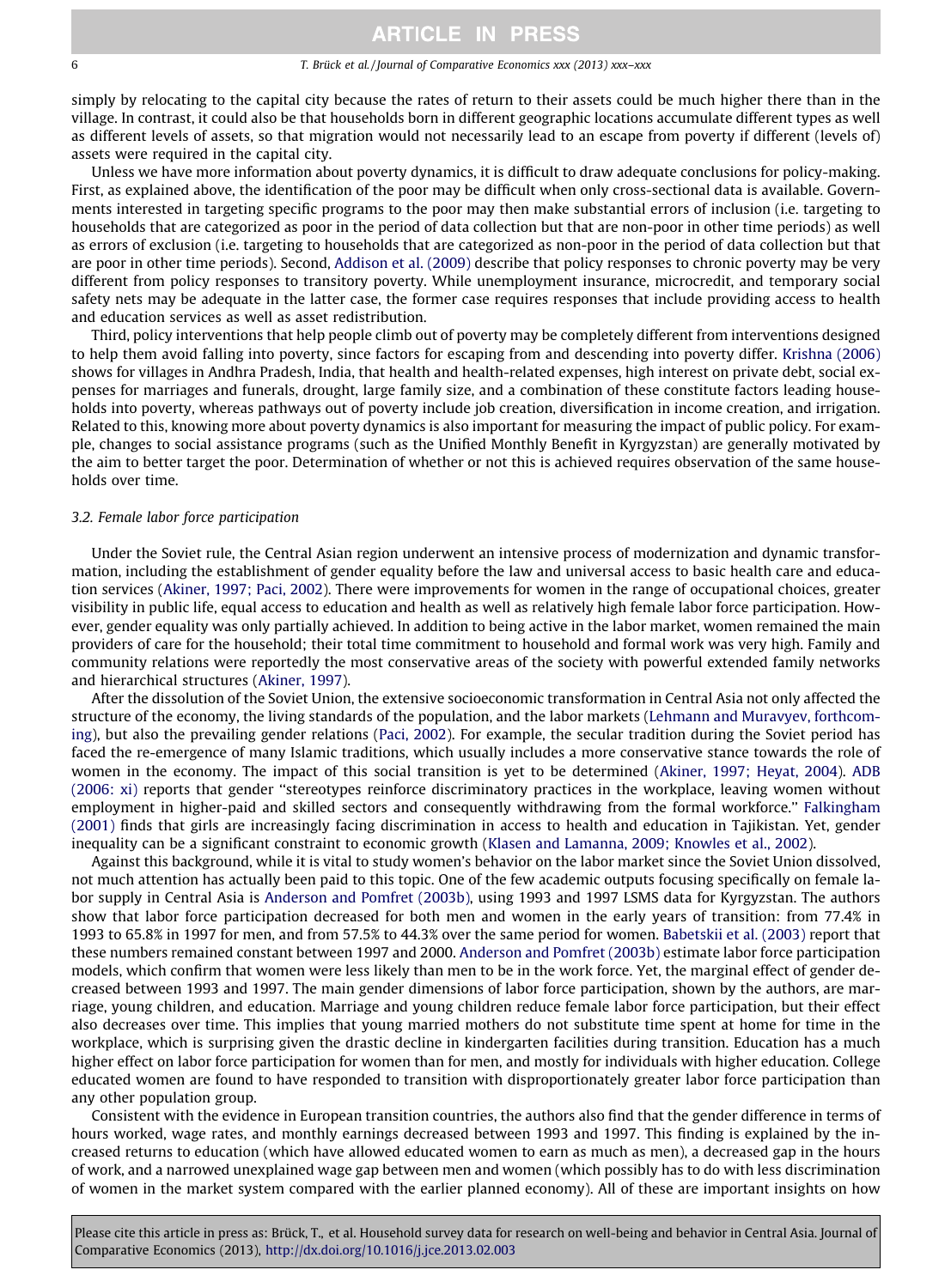transition affected women on the labor market in Kyrgyzstan. However, they are based on data from 1993 to 1997; which are probably no longer accurate. Furthermore, they are restricted to one country, and we know little about whether or not the other Central Asian countries had or have similar patterns and determinants of female labor force participation. As is wellknown, Kyrgyzstan is the most reformist country in the region, and it may well be that the situation for women on the labor market is very different in the other countries. [Verme \(2001\)](#page-16-0) provides some limited insights for Kazakhstan. He shows that women experience reduced income in the state sector and are less likely to be self-employed than men. Tajikistan, with its 1992–1998 civil war, may be a special case. As [Shemyakina \(2011\)](#page-16-0) shows, the war had persistent negative consequences for the education of girls. It is unknown how this translated into female labor force participation after the war ended. And last, but not least, we know nothing about the dynamics of family interaction and work, as no panel data have been applied in the

analysis of female labor force participation. We return to this issue below. Building on [Anderson and Pomfret \(2003b\),](#page-14-0) we identify three additional factors that may be important for the work decisions of women in the Central Asian context that have not sufficiently been addressed in the literature. First, co-residence of adult children with elderly parents and different arrangements for the care of elderly and children may substantially affect female labor force participation. On the one hand, co-residence with an older generation may reduce the labor supply of women because younger women are usually the ones taking care of co-resident elderly family members. On the other hand, coresident elderly family members often take care of their grandchildren, which may facilitate the labor force participation of women, as found for some European countries ([Zamarro, 2011](#page-16-0)). [Magnani and Rammohan \(2009\)](#page-15-0) examine the impact of caregiving for elderly household members on the labor force participation of younger adult household members in Indonesia. They find that care-giving reduces both the intensive as well as extensive margins of labor supply, and that this effect is stronger for females than for males. [Ardington et al. \(2009\)](#page-14-0) find that in South Africa labor supply (i.e. labor migration) of adult daughters rises with the pension receipt of grandmothers because grandmothers provide both regular income and child care. For urban China, [Liu et al. \(2010\)](#page-15-0) show that caring for parents does not affect women's labor supply, whereas caring for parents-in-law has a negative effect on women's labor force participation and hours of work. This latter result is particularly interesting for the societies of Central Asia, where patrilocality is practiced. This means that women usually leave their parents to live with their parents-in-law at the time of marriage.

Second, international migration of household members is likely to influence female labor force participation, especially in Kyrgyzstan, Tajikistan and Uzbekistan – three countries with substantial numbers of labor migrants. The preponderance of evidence from migrant sending countries seems to point to a decline in labor force participation for women as a consequence of migration of other household members [\(Acosta, 2006; Amuedo-Dorantes and Pozo, 2006; Lokshin and Glinskaya, 2009;](#page-14-0) [Mendola and Carletto, 2012; Rodriguez and Tiongson, 2001\)](#page-14-0). The common explanation is that migration brings remittance income, which increases the reservation wage of those left behind, thus leading to a decline in labor supply. For the case of Central Asia, [Justino and Shemyakina \(2010\)](#page-15-0) shed some light on this issue and find that Tajik women from remittancereceiving households are less likely to participate in the labor force and to supply fewer work hours compared with women from households that do not receive remittances. [Shahriari et al. \(2009\)](#page-16-0) focus on women's access to land in Tajikistan and show that female-headed households with migrant status rent more land than female-headed households without migrants. This may imply that migration increases the economic activity of members of female-headed households in the agricultural market. However, whether or not these are the females themselves and whether and how other household members change their labor supply in response to migration remains unclear in this contribution. Further research on the impact of migration on women's labor supply decisions in Central Asia can shed more light onto this and similar questions.

Third, the association between individuals' attitudes on gender roles and the labor force participation of women is a highly promising area of research. Based on Australian survey data, [Vella \(1994\)](#page-16-0) compares two groups - females with ''modern'' attitudes and females with ''traditional'' attitudes - and finds that the former group is more likely to invest in human capital and participate on the labor market. [Fortin \(2005\),](#page-15-0) using the World Values Survey across 25 countries, concludes that ''anti-egalitarian'' attitudes toward gender roles have the strongest negative association with female employment rates in OECD countries. She also confirms that views on traditional gender roles are strongly influenced by religious ideology. [Ant](#page-14-0)[ecol \(2003\),](#page-14-0) using data from the International Social Survey Programme, finds that females are more likely to work if men are in favor of women working outside of the home. [Contreras and Plaza \(2010\)](#page-14-0), using data from the same program, find that women with conservative values are less likely to participate on the labor market in Chile. In the Central Asian context, religion plays an increasingly important role in the division of labor within the household and the weights placed on the preferences of household members.

We argue that knowing more about these potential determinants of female labor force participation would considerably enhance our understanding of the socio-economic living conditions of women in Central Asia. Including co-residence, migration, and gender attitudes in labor supply models, using cross-sectional data, would already be a first step. Ideally, however, such models would be estimated with the use of panel data. This would reduce potential heterogeneity bias in the estimates and would help to draw conclusions for causality. Heterogeneity bias arises when unobserved characteristics of individuals are correlated with observed characteristics as well as the outcome variable. In the context of migration, for example, it is very likely that a household's (observable) decision to send a migrant abroad is not exogenously given, but is determined by the extent of the household members' (unobservable) motivation and ability. The coefficient on migration in the female labor force participation model would then pick up the effect of motivation and ability and not necessarily the effect of migration. If the same households and individuals were observed over time, changes in labor force participation could be more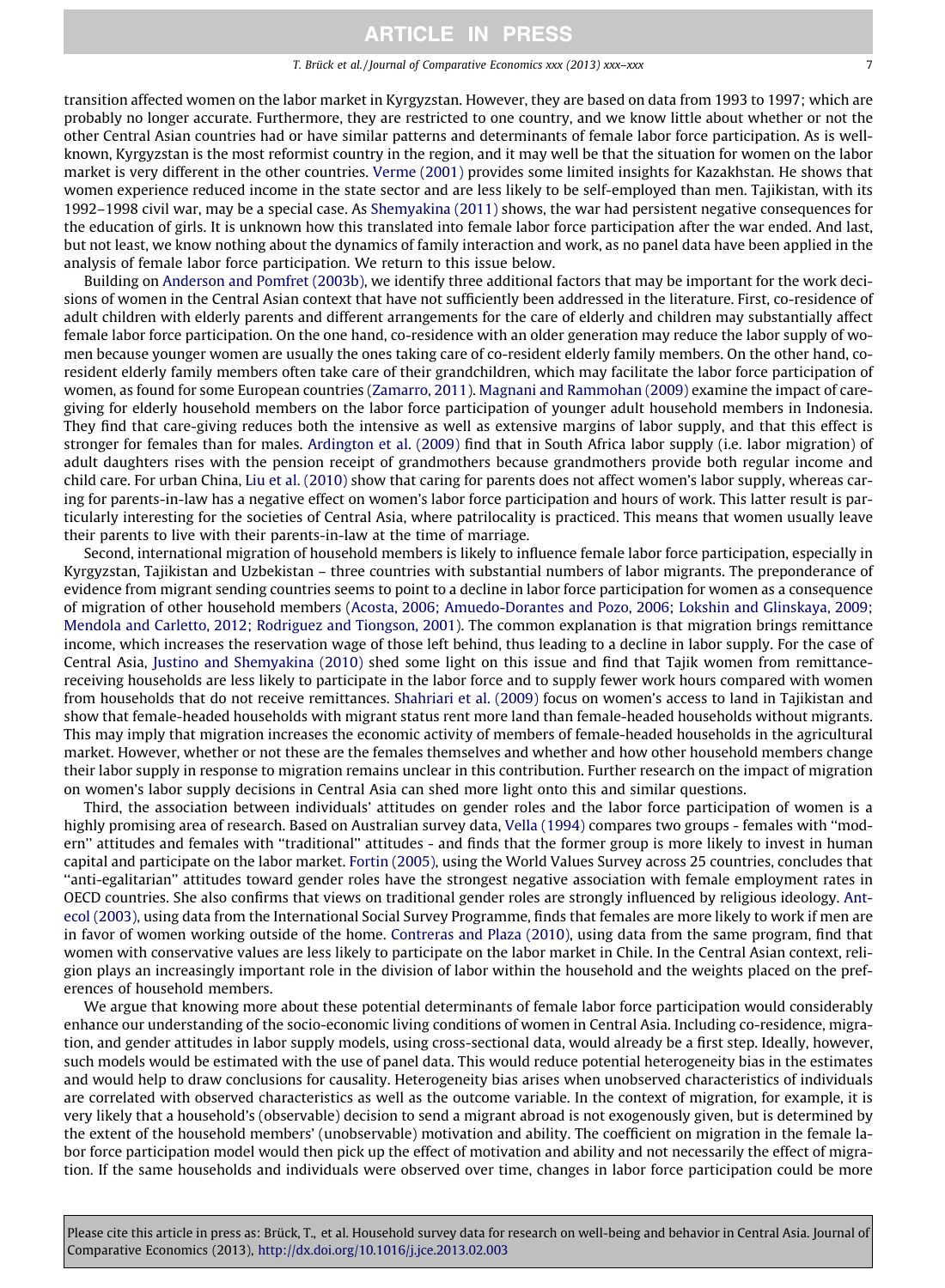### <span id="page-7-0"></span>8 T. Brück et al. / Journal of Comparative Economics xxx (2013) xxx–xxx

reliably traced back to changes in the migration status of households, because the presumably time-invariant level of motivation and ability of household members would be identical before and after migration.

Finally, as in the case of poverty analysis, having panel data also helps to measure the impact of public policy on female labor force participation. One current matter that comes to mind is the common economic space of Belarus, Russia, and Kazakhstan, which was launched in January 2012. Kyrgyzstan and Tajikistan are likely to join in the near future. This common economic space will have profound effects on the production structure, employment, and prices in the member countries, and it is today unclear what its impact on female labor force participation will be.

# 4. Conclusion

With this survey, we wish to draw attention to the opportunities for micro-level comparative economic research on and in Central Asia. We identify many existing cross-sectional datasets that appear to remain underexploited. We also introduce a novel individual panel survey from Kyrgyzstan called ''Life in Kyrgyzstan'', which provides open access data for academic research and policy analyses. With such innovations in research infrastructure, we expect the level and quality of quantitative, micro-level, empirical, academic research to improve in the future. This will be interesting intellectually – and possible lay the foundation for more evidence-based policy making in Central Asia. The more liberal countries of Central Asia may see an especially large improvement in local research capacity that is able to conduct and exploit such quantitative studies. International donors may support these processes by providing long-term funding for civil society led research infrastructure – and by supporting more access to official data sharing. Similarly, governments and donors could ask for and fund more randomized controlled trials and other robust evaluation techniques that will help generate further data and understanding of the rapid socio-economic changes experienced across Central Asia.

# Acknowledgments

Financial support from the Volkswagen Foundation is gratefully acknowledged. The authors would like to thank Kerstin Ringelhan, Martin Wiegand and Marina Wulff for excellent research assistance in the elaboration of the tables.

# Appendix A

See Tables A1–A5.

#### Table A1

Household surveys in Kazakhstan, 1991–2012.

| Survey name                                      | Agency                                                              | Type              | Years            | Availability      | No. of<br>households | Academic output using these<br>data                                                                                                                                |
|--------------------------------------------------|---------------------------------------------------------------------|-------------------|------------------|-------------------|----------------------|--------------------------------------------------------------------------------------------------------------------------------------------------------------------|
| Demographic and Health<br>Survey                 | USAID/Academy of Preventive<br>Medicine                             | Cross-<br>section | 1995             | Yes               | 4178                 | Agadjanian (1999), Agadjanian<br>et al. (2008), Agadjanian and<br>Qian (1997) and Aleshina and<br>Redmond (2005)                                                   |
|                                                  | USAID/National Institute of<br>Nutrition                            | Cross-<br>section | 1999             | Yes               | 5844                 | Agadianian et al. (2008).<br>Aleshina and Redmond (2005)<br>and Buckley et al. (2008)                                                                              |
| Global Youth Tobacco<br>Survey                   | Centers for Disease Control and<br>Prevention/WHO/UNICEF            | Cross-<br>section | 2004             | Yes               | n.a.                 |                                                                                                                                                                    |
| Household Budget Survey<br>(HBS)                 | Agency of the Republic of<br>Kazakhstan on Statistics               | Rotating<br>panel | $2001 -$<br>2012 | Yes, for a<br>fee | 12,000               | Arabsheibani and Mussurov<br>(2007), Kalyuzhnova and<br>Kambhampati (2007) and Verme<br>(2006, 2010)                                                               |
| Labor Force Survey                               | Agency of the Republic of<br>Kazakhstan on Statistics               | Cross-<br>section | 1994             | No                | 3526                 | Klugman and Scott (1997) and<br>Klugman et al. (1997)                                                                                                              |
|                                                  |                                                                     | Rotating<br>panel | $2001 -$<br>2012 | Yes, for a<br>fee | 21.000               |                                                                                                                                                                    |
| Life in Transition Survey<br>(LITS)              | European Bank for<br>Reconstruction and<br>Development/World Bank   | Cross-<br>section | 2006,<br>2010    | Yes               | 1000                 |                                                                                                                                                                    |
| Living Standards<br>Measurement Survey<br>(LSMS) | Agency of the Republic of<br>Kazakhstan on Statistics/World<br>Bank | Cross-<br>section | 1996             | Yes               | 1996                 | Anderson and Pomfret (2002,<br>2003a, 2005), Jha and Dang<br>(2009), Kalyuzhnova and<br>Kambhampati (2008), Rhoe et al.<br>(2008), Sari (2004) and Verme<br>(2000) |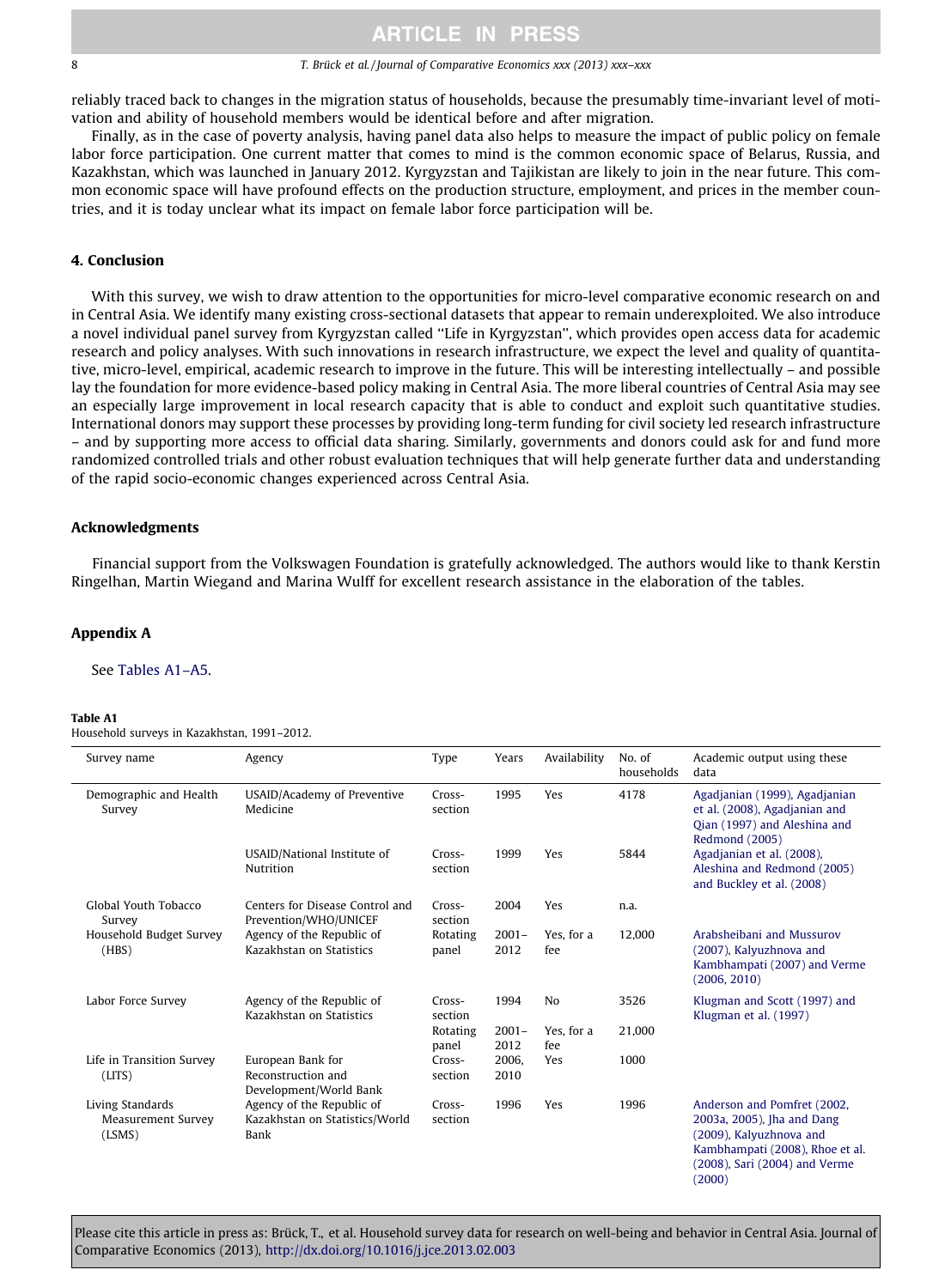## T. Brück et al. / Journal of Comparative Economics xxx (2013) xxx–xxx 9

#### Table A1 (continued)

| Survey name                                         | Agency                                                                          | Type              | Years       | Availability | No. of<br>households | Academic output using these<br>data |
|-----------------------------------------------------|---------------------------------------------------------------------------------|-------------------|-------------|--------------|----------------------|-------------------------------------|
| Migration and Remittances<br>in Kazakhstan          | Institute for East and Southeast<br>European Studies Regensburg/<br>CIOM Almaty | Cross-<br>section | 2010        | Not yet      | 2227                 |                                     |
| Multiple Indicator Cluster<br>Survey                | Agency of the Republic of<br>Kazakhstan on Statistics/UNICEF                    | Cross-<br>section | 2006        | Yes          | 15,000               |                                     |
|                                                     |                                                                                 | Cross-<br>section | 2010/<br>11 | Not yet      | n.a.                 |                                     |
| Remittance Senders Survey                           | Asian Development Bank                                                          | Cross-<br>section | 2007        | No           | 1185                 |                                     |
| Survey of Conflict<br>Prevention and<br>Cooperation | The Brookings Institution/World<br>Bank                                         | Cross-<br>section | 2004        | Yes          | 1500                 |                                     |
| World Health Survey                                 | World Health Organization                                                       | Cross-<br>section | 2002        | Yes          | 4499                 |                                     |
|                                                     |                                                                                 |                   | 2003        | Yes          | 2894                 |                                     |

Note: Availability usually means that the data can be obtained after registration with the respective agency. n.a. = information not available. The academic output is restricted to English-language contributions published in academic journals or books. Policy reports and working papers are not included. It also considers only those articles that report on analysis of the data, disregarding articles that merely refer to statistics based on these data.

#### Table A2

Household surveys in Kyrgyzstan, 1991–2012.

| Survey name                                                 | Agency                                                                                   | Type              | Years                   | Availability      | No. of<br>households | Academic output using these<br>data                                                                                                                                                                                            |
|-------------------------------------------------------------|------------------------------------------------------------------------------------------|-------------------|-------------------------|-------------------|----------------------|--------------------------------------------------------------------------------------------------------------------------------------------------------------------------------------------------------------------------------|
| Demographic and Health<br>Survey (DHS)                      | USAID/Ministry of Health/<br>Institute of Obstetrics and<br>Pediatrics                   | Cross-<br>section | 1997                    | Yes               | 3672                 | Aleshina and Redmond (2005)                                                                                                                                                                                                    |
|                                                             | USAID/Ministry of Health/<br>National Statistical<br>Committee of the Kyrgyz<br>Republic | Cross-<br>section | 2012                    | Not yet           | 9500                 |                                                                                                                                                                                                                                |
| Global Youth Tobacco<br>Survey                              | World Health Organization/<br>Centers for Disease Control<br>and Prevention              | Cross-<br>section | 2004,<br>2008           | Yes               | 4270                 |                                                                                                                                                                                                                                |
| Household Budget Survey<br>(HBS)                            | National Statistical<br>Committee of the Kyrgyz<br>Republic                              | Rotating<br>panel | 1996-<br>2003           | N <sub>o</sub>    | 1000-3000            | Baschieri and Falkingham<br>(2006), Kudabaev and Minbaev<br>(2003) and Savastano and<br>Scandizzo (2009)                                                                                                                       |
| Household Energy Survey                                     | National Statistical<br>Committee of the Kyrgyz<br>Republic                              | Cross-<br>section | 1999                    | N <sub>0</sub>    | 3006                 |                                                                                                                                                                                                                                |
| Household Survey on<br>Remittances and Poverty              | Asian Development Bank/<br>CASE-Kyrgyzstan                                               | Cross-<br>section | 2007                    | N <sub>o</sub>    | 3995                 | Atamanov and van den Berg<br>(2012a)                                                                                                                                                                                           |
| Kyrgyz Integrated<br>Household Survey (KIHS)                | National Statistical<br>Committee of the Kyrgyz<br>Republic                              | Rotating<br>panel | $2003 -$<br>2012        | Yes, for a<br>fee | 5000                 | Atamanov and van den Berg<br>(2012b) and Falkingham et al.<br>(2010)                                                                                                                                                           |
| Life in Kyrgyzstan (LiK)                                    | German Institute for<br>Economic Research/CASE-<br>Kyrgyzstan                            | Panel             | $2010 -$<br>2012        | Yes, for a<br>fee | 3000                 |                                                                                                                                                                                                                                |
| Life in Transition Survey<br>(LITS)                         | European Bank for<br>Reconstruction and<br>Development/World Bank                        | Cross-<br>section | 2006.<br>2010           | Yes               | 1000                 |                                                                                                                                                                                                                                |
| LSMS - Kyrgyz<br>Multipurpose Poverty<br>Study (KMPS)       | World Bank/National<br>Statistical Committee of the<br>Kyrgyz Republic                   | Cross-<br>section | 1993                    | Yes               | 2000                 | Ackland and Falkingham (1997),<br>Anderson and Becker (1999),<br>Anderson and Pomfret (2000,<br>2002, 2003a, 2005), Babu and<br>Reidhead (2000), Falkingham<br>(1997), Giddings et al. (2007)<br>and Namazie and Sanfey (2001) |
| LSMS - Kyrgyz Poverty<br><b>Monitoring Survey</b><br>(KPMS) | World Bank/National<br>Statistical Committee of the<br>Kyrgyz Republic                   | Cross-<br>section | 1996<br>(two<br>rounds) | Yes               | 1951                 | Anderson and Becker (1999),<br>Anderson and Pomfret (2000,<br>2003a) and Bernabé and Kolev<br>(2005)                                                                                                                           |

(continued on next page)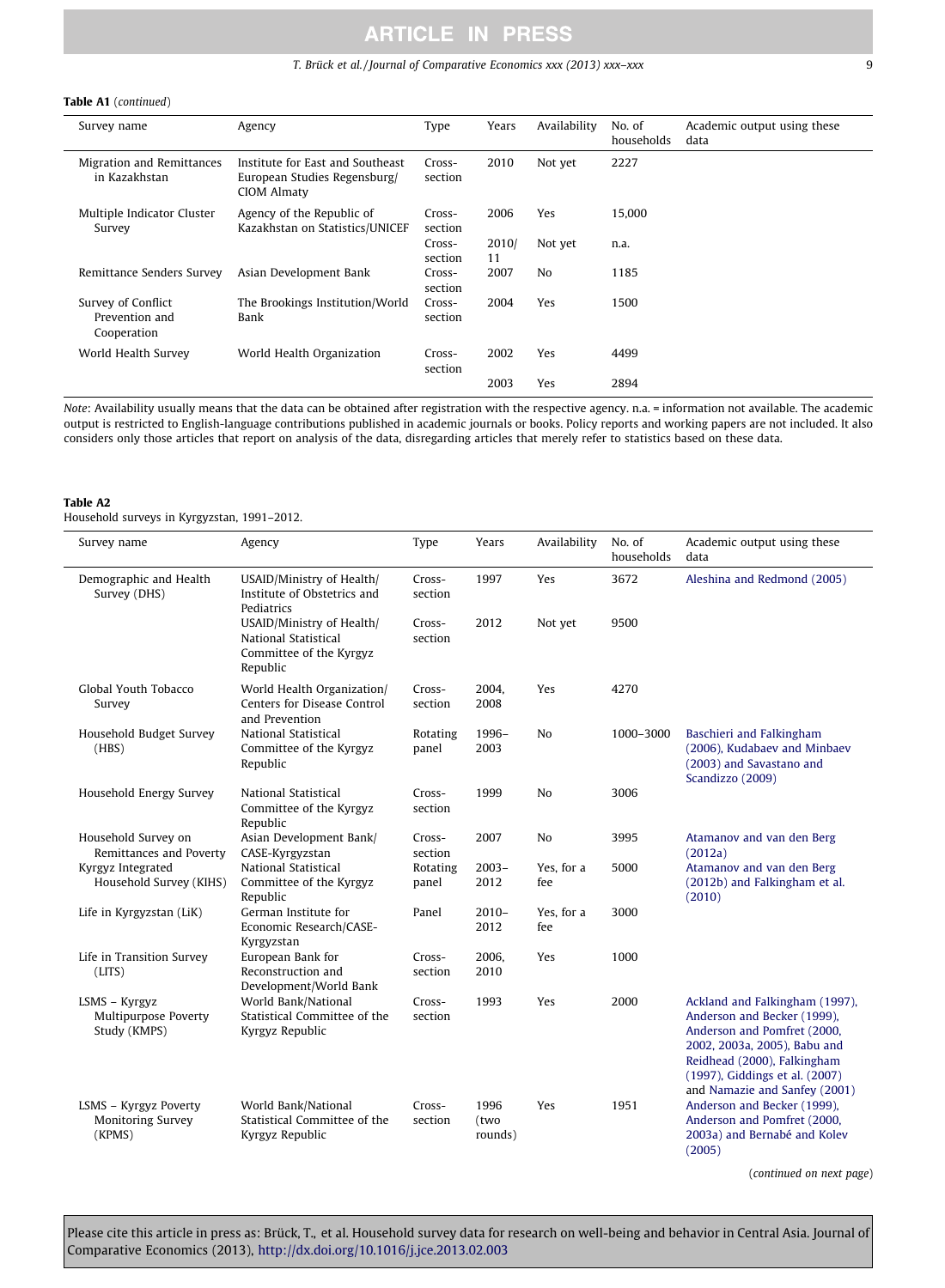# 10 T. Brück et al. / Journal of Comparative Economics xxx (2013) xxx–xxx

## Table A2 (continued)

| Survey name                                               | Agency                                                                 | Type              | Years | Availability   | No. of<br>households | Academic output using these<br>data                                                                        |
|-----------------------------------------------------------|------------------------------------------------------------------------|-------------------|-------|----------------|----------------------|------------------------------------------------------------------------------------------------------------|
|                                                           | World Bank/National<br>Statistical Committee of the<br>Kyrgyz Republic | Cross-<br>section | 1997  | Yes            | 2604                 | Anderson and Pomfret (2002,<br>2003a, 2005), Babu and<br>Reidhead (2000) and Bernabé<br>and Kolev $(2005)$ |
|                                                           | World Bank/National<br>Statistical Committee of the<br>Kyrgyz Republic | Cross-<br>section | 1998  | Yes            | 2979                 | Bernabé and Kolev (2005),<br>Giddings et al. (2007) and Jha<br>and Dang $(2009)$                           |
| Multiple Indicator Cluster<br>Survey (MICS)               | National Statistical<br>Committee of the Kyrgyz<br>Republic/UNICEF     | Cross-<br>section | 2006  | <b>Yes</b>     | 5179                 |                                                                                                            |
| Survey of Conflict<br>Prevention and<br>Cooperation       | The Brookings Institution/<br>World Bank                               | Cross-<br>section | 2004  | Yes            | 1500                 |                                                                                                            |
| Survey on Labor Migration<br>from Kyrgyzstan to<br>Russia | OSCE, ACTED, European<br>Commission                                    | Cross-<br>section | 2009  | N <sub>0</sub> | 1200                 |                                                                                                            |
| World Values Survey                                       | World Values Survey<br>Association                                     | Cross-<br>section | 2003  | Yes            | 1043                 |                                                                                                            |

Note: Availability usually means that the data can be obtained after registration with the respective agency. The academic output is restricted to Englishlanguage contributions published in academic journals or books. Policy reports and working papers are not included. It also considers only those articles that report on analysis of the data, disregarding articles that merely refer to statistics based on these data.

# Table A3

Household surveys in Tajikistan, 1991–2012.

| Survey name                                            | Agency                                                                          | Type                            | Years                         | Availability | No. of<br>households | Academic output using these<br>data                                                                                                                                                         |
|--------------------------------------------------------|---------------------------------------------------------------------------------|---------------------------------|-------------------------------|--------------|----------------------|---------------------------------------------------------------------------------------------------------------------------------------------------------------------------------------------|
| Demographic and<br>Health Survey<br>(DHS)              | USAID/Statistical Agency of the<br>Republic of Tajikistan                       | Cross-section                   | 2012                          | Not yet      | n.a.                 |                                                                                                                                                                                             |
| Household Budget<br>Survey (HBS)                       | Statistical Agency of the<br>Republic of Tajikistan                             | n.a.                            | n.a.                          | No           | n.a.                 |                                                                                                                                                                                             |
| Household Survey<br>on Remittances<br>and Poverty      | Asian Development Bank                                                          | Cross-section                   | 2007                          | No           | 3300                 |                                                                                                                                                                                             |
| Labor Force Survey                                     | Statistical Agency of the<br>Republic of Tajikistan                             | n.a.                            | n.a.                          | No           | n.a.                 |                                                                                                                                                                                             |
| Labor Migration<br>from Tajikistan                     | International Organization for<br>Migration/Sharq Scientific<br>Research Center | Cross-section                   | 2002                          | No           | 2000                 |                                                                                                                                                                                             |
|                                                        |                                                                                 |                                 | 2003                          | No           | 4000                 |                                                                                                                                                                                             |
| Life in Transition<br>Survey (LITS)                    | European Bank for<br>Reconstruction and<br>Development/World Bank               | Cross-section                   | 2006,<br>2010                 | Yes          | 1000                 |                                                                                                                                                                                             |
| LSMS - Tajikistan<br>Living Standards<br>Survey (TLSS) | World Bank/Statistical Agency<br>of the Republic of Tajikistan                  | Cross-section                   | 1999                          | Yes          | 2000                 | Aleshina and Redmond (2005),<br>Anderson and Pomfret (2002,<br>2003a, 2005), Babu and Rhoe<br>(2006), Falkingham (2004),<br>Grogan (2007), Jha and Dang<br>$(2009)$ and Shemyakina $(2011)$ |
|                                                        | World Bank/Statistical Agency<br>of the Republic of Tajikistan                  | Cross-section                   | 2003                          | Yes          | 4156                 | Falkingham (2003), Falkingham<br>and Baschieri (2009), Fan and<br>Habibov (2009), Grogan (2007),<br>Habibov (2009), Habibov and<br>Fan (2008) and Shemyakina<br>(2011)                      |
|                                                        | World Bank/Statistical Agency<br>of the Republic of Tajikistan                  | Cross-section<br>(partly panel) | 2007/<br>Wave<br>$\mathbf{1}$ | Yes          | 4860                 | Azzari and Zezza (2011) and<br>Danzer and Ivaschenko (2010)                                                                                                                                 |
|                                                        | World Bank/Statistical Agency<br>of the Republic of Tajikistan                  | Panel                           | 2009/<br>Wave<br>2            | Yes          | 1500                 | Danzer and Ivaschenko (2010)                                                                                                                                                                |
| Micronutrient<br>Status Survey in                      | <b>UNICEF/Ministry of Health</b>                                                | Cross-section                   | 2003                          | No           | 5232<br>individuals  |                                                                                                                                                                                             |
| Tajikistan<br>$(MNSS-T)$                               |                                                                                 |                                 | 2009                          | No           | 4320<br>individuals  |                                                                                                                                                                                             |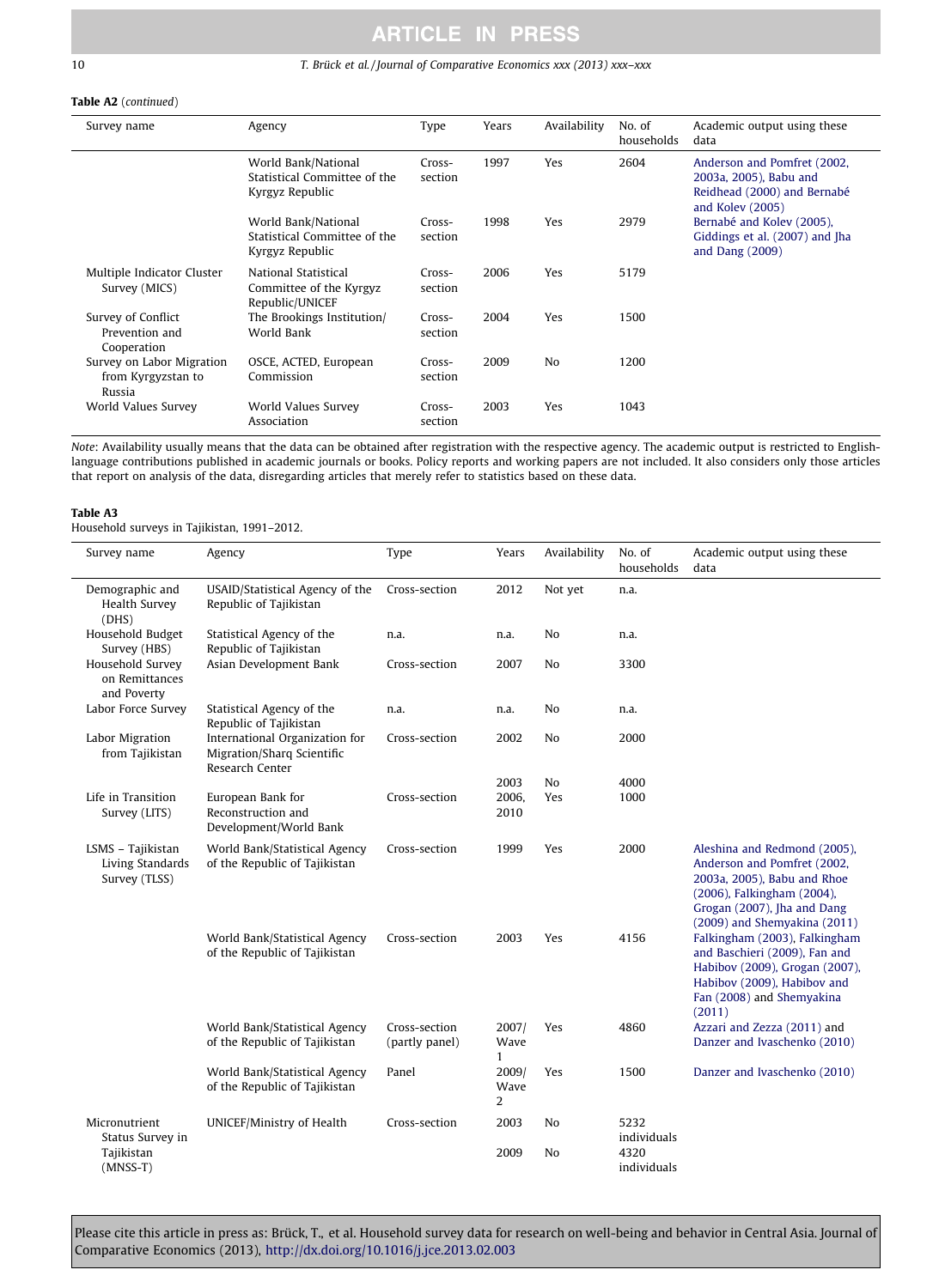# T. Brück et al. / Journal of Comparative Economics xxx (2013) xxx–xxx 11

#### Table A3 (continued)

| Survey name                                         | Agency                                                                             | Type                                                | Years | Availability | No. of<br>households | Academic output using these<br>data                                                 |
|-----------------------------------------------------|------------------------------------------------------------------------------------|-----------------------------------------------------|-------|--------------|----------------------|-------------------------------------------------------------------------------------|
| Migration and<br>Remittances in<br>Tajikistan       | Institute for East and Southeast<br>European Studies Regensburg/<br>SHARO Dushanbe | Panel (Re-<br>interview of TLSS<br>2009 households) | 2011  | Not yet      | 1500                 |                                                                                     |
| Multiple Indicator<br>Cluster Survey<br>(MICS)      | Statistical Agency of the<br>Republic of Tajikistan/UNICEF                         | Cross-section                                       | 2000  | Yes          | 3720                 | Aleshina and Redmond (2005).<br>Edmonds and Pavcnik (2005)<br>and Falkingham (2003) |
|                                                     | Statistical Agency of the<br>Republic of Tajikistan/UNICEF                         | Cross-section                                       | 2005  | Yes          | 6968                 |                                                                                     |
| Survey of Conflict<br>Prevention and<br>Cooperation | The Brookings Institution/<br>World Bank                                           | Cross-section                                       | 2004  | Yes          | 1500                 |                                                                                     |

Note: Availability usually means that the data can be obtained after registration with the respective agency. n.a. = information not available. The academic output is restricted to English-language contributions published in academic journals or books. Policy reports and working papers are not included. It also considers only those articles that report on analysis of the data, disregarding articles that merely refer to statistics based on these data.

### Table A4

Household surveys in Turkmenistan, 1991–2012.

| Survey name                                    | Agency                                                                                                        | Type              | Years | Availability | No. of<br>households | Academic output<br>using these data |
|------------------------------------------------|---------------------------------------------------------------------------------------------------------------|-------------------|-------|--------------|----------------------|-------------------------------------|
| Demographic and<br>Health Survey<br>(DHS)      | USAID/Maternal and Child Health Center/Ministry of<br>Health/Medical Industry of Turkmenistan MCH/MOH/<br>MIT | Cross-<br>section | 2000  | No           | 6303                 |                                     |
| Employment and<br>Labor Force Survey           | State Committee of Statistics of Turkmenistan/United<br>Nations Development Programme                         | Cross-<br>section | 2001  | No           | n.a.                 |                                     |
| Family Budget Survey                           | State Committee of Statistics of Turkmenistan                                                                 | Cross-<br>section | 1993  | No           | n.a.                 |                                     |
| Living Standards<br>Measurement                | State Committee of Statistics of Turkmenistan/World<br>Bank                                                   | Cross-<br>section | 1998  | No.          | 2350                 |                                     |
| Survey (TLSS)                                  | State Committee of Statistics of Turkmenistan/Asian<br>Development Bank                                       | Cross-<br>section | 2003  | No           | n.a.                 |                                     |
|                                                | State Committee of Statistics of Turkmenistan/World<br>Bank                                                   | Cross-<br>section | 2011  | No.          | n.a.                 |                                     |
| Multiple Indicator<br>Cluster Survey<br>(MICS) | State Committee of Statistics of Turkmenistan/UNICEF                                                          | Cross-<br>section | 2006  | No.          | n.a.                 |                                     |

Note: Availability usually means that the data can be obtained after registration with the respective agency. n.a. = information not available.

## Table A5

Household surveys in Uzbekistan, 1991–2012.

| Survey name                                                                        | Agency                                                                                                | Type              | Years | Availability   | No. of<br>households | Academic output using these data                                                                                                               |
|------------------------------------------------------------------------------------|-------------------------------------------------------------------------------------------------------|-------------------|-------|----------------|----------------------|------------------------------------------------------------------------------------------------------------------------------------------------|
| Demographic and Health<br>Survey                                                   | USAID/Institute of<br>Obstetrics and<br>Gynecology/Ministry of<br>Health                              | Cross-<br>section | 1996  | Yes            | 3703                 | Aleshina and Redmond (2005), Barrett<br>and Buckley (2007), Buckley et al. (2004),<br>Falkingham (2005) and Hohmann and<br>Garenne (2010)      |
| Demographic and Health<br>Survey/Uzbekistan<br>Health Examination<br>Survey (UHES) | USAID/Ministry of Health/<br>State Committee of the<br>Republic of Uzbekistan on<br><b>Statistics</b> | Cross-<br>section | 2002  | Yes            | 4168                 | Barrett and Buckley (2007), Falkingham<br>(2005), Hadley et al. (2010) and Hohmann<br>and Garenne (2010)                                       |
| EUI/Essex Survey in<br>Uzbekistan (EESU)                                           | European University<br>Institute/University of<br>Essex                                               | Cross-<br>section | 1995  | No             | 1581                 | Anderson and Pomfret (2003a), Coudouel<br>and Marnie (1999), Coudouel et al.<br>(1997b), Hiwatari (2003) and<br>Micklewright and Ismail (2001) |
| Household Budget Survey<br>(HBS)                                                   | State Committee of the<br>Republic of Uzbekistan on<br><b>Statistics</b>                              | n.a.              | n.a.  | N <sub>0</sub> | $4000 -$<br>10000    | Coudouel et al. (1997a)                                                                                                                        |
| Household budget survey<br>on "Revenues, expenses<br>and loans of people           | "Expert Fikri" Center on<br>Sociological Surveys/<br>Japanese International                           | Cross-<br>section | 2003  | No             | 1000                 | Hiwatari (2003)                                                                                                                                |

(continued on next page)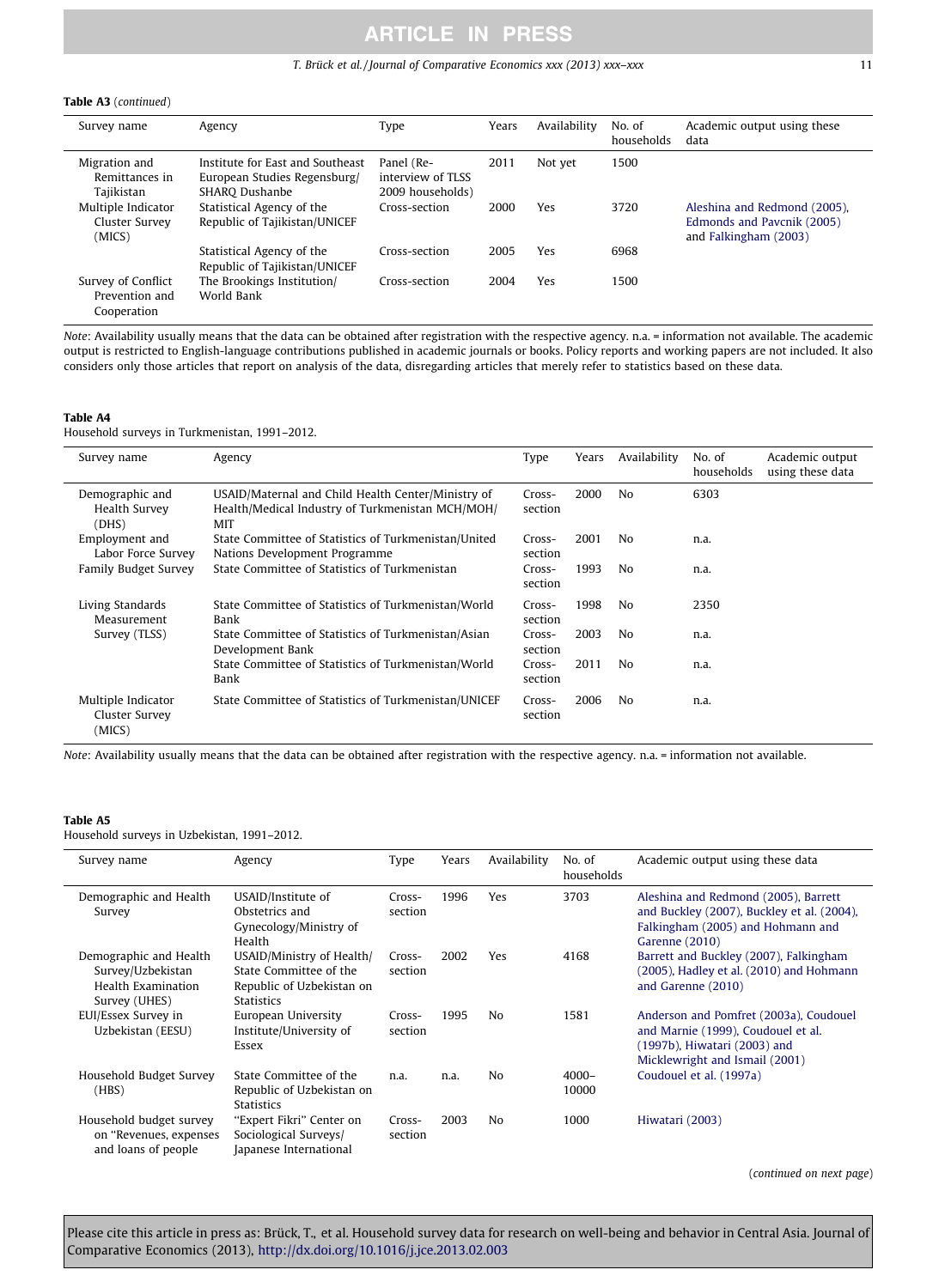#### 12 T. Brück et al. / Journal of Comparative Economics xxx (2013) xxx–xxx

#### Table A5 (continued)

| Survey name                                         | Agency                                                                                                              | Type                   | Years         | Availability   | No. of<br>households | Academic output using these data                        |
|-----------------------------------------------------|---------------------------------------------------------------------------------------------------------------------|------------------------|---------------|----------------|----------------------|---------------------------------------------------------|
| living in mahalla"<br>Labor Force Survey            | Cooperation Agency<br>Ministry of Labor and<br>Social Protection.<br>Uzbekistan/International<br>Labor Organization | n.a.                   | n.a.          | N <sub>0</sub> | 16,000               |                                                         |
| Life in Transition Survey<br>(LITS)                 | European Bank for<br>Reconstruction and<br>Development/World Bank                                                   | Cross-<br>section      | 2006,<br>2010 | Yes            | 1000                 |                                                         |
| Multiple Indicator Cluster<br>Survey (MICS)         | State Committee of the<br>Republic of Uzbekistan on<br>Statistics/UNICEF                                            | Cross-<br>section      | 2000          | Yes            | 5313                 | Aleshina and Redmond (2005) and Pavin<br>et al. (2003)  |
|                                                     | State Committee of the<br>Republic of Uzbekistan on<br>Statistics/UNICEF                                            | Cross-<br>section      | 2006          | Yes            | 10.198               |                                                         |
|                                                     | State Committee of the<br>Republic of Uzbekistan on<br>Statistics/UNICEF                                            | Cross-<br>section      | 2011          | Not yet        | n.a.                 |                                                         |
| Survey of Conflict<br>Prevention and<br>Cooperation | The Brookings Institution/<br>World Bank                                                                            | Cross-<br>section      | 2004          | Yes            | 1500                 |                                                         |
| Uzbekistan Regional Panel<br>Survey (URPS)          | World Bank                                                                                                          | Panel<br>(3)<br>waves) | 2005          | No             | 3000                 | Parpiev and Yusupov (2011) and Parpiev<br>et al. (2012) |

Note: Availability usually means that the data can be obtained after registration with the respective agency. n.a. = information not available. The academic output is restricted to English-language contributions published in academic journals or books. Policy reports and working papers are not included. It also considers only those articles that report on analysis of the data, disregarding articles that merely refer to statistics based on these data.

# Appendix B

## B.1. The ''Life in Kyrgyzstan'' (LiK) Survey

#### B.1.1. Background

The LiK is conducted as a part of the ''Economic Transformation, Household Behavior and Well-Being in Central Asia: The Case of Kyrgyzstan'' research project that is funded by the Volkswagen Foundation. This projects aims to (1) to collect nationally representative panel survey data in Kyrgyzstan, (2) to investigate well-being and behavior of individuals and households in this country, and (3) to improve research capacity within the Central Asian region. It runs from September 2009 through September 2013 and is a collaborative endeavor of DIW Berlin, Humboldt University of Berlin, the Center for Social and Economic Research (CASE-Kyrgyzstan), and the American University of Central Asia (AUCA), the latter two being based in Bishkek, Kyrgyzstan.

It is important to note that a household is defined in the LiK as all members of a domestic unit who normally live together, eat their meals together, and share expenses. This is in line with Living Standard Measurement Study (LSMS) instructions in the region and is not trivial, as multiple family households are commonplace. In other words, households may consist of several families. They may also include individuals who are absent at the time of the survey due to study, work, or visits. This latter point is crucial as seasonal migrants may be listed as household members, even though they are abroad, if they would normally live, eat, and share the expenses with the rest of the household.

# B.1.2. Sampling

The LiK collects data in all seven Kyrgyz oblasts (i.e. Batken, Chui, Djalal-Abad, Issyk-Kul, Naryn, Osh, and Talas) and the cities of Bishkek and Osh. It is representative at the national level as well as for urban and rural areas and for the south and the north of the country.

The original sample that was drawn for the first wave of data collection consists of 3000 households and slightly more than 8000 individuals in these households. The households were drawn through stratified two-stage random sampling. The strata are formed by Bishkek, Osh city, and the rural and urban areas of the seven oblasts, amounting to a total of 16 strata. At the first stage, a set of so-called population points (i.e. communities in rural areas, quarters in urban areas) were drawn in each stratum according to probabilities proportionate to population size. [Table B1](#page-12-0) provides an overview of the number of households in the total population and in the sample drawn for the first wave of the LiK. In each population point, a set of 25 households were drawn at the second stage. The National Statistical Committee (NSC) of the Kyrgyz Republic provided us with a household survey sample of 3000 households based on the 2009 Population Census data. NSC also prepared reserve samples, ranging from 20% of the sample in rural areas to 100% in violence-affected areas in the southern part of the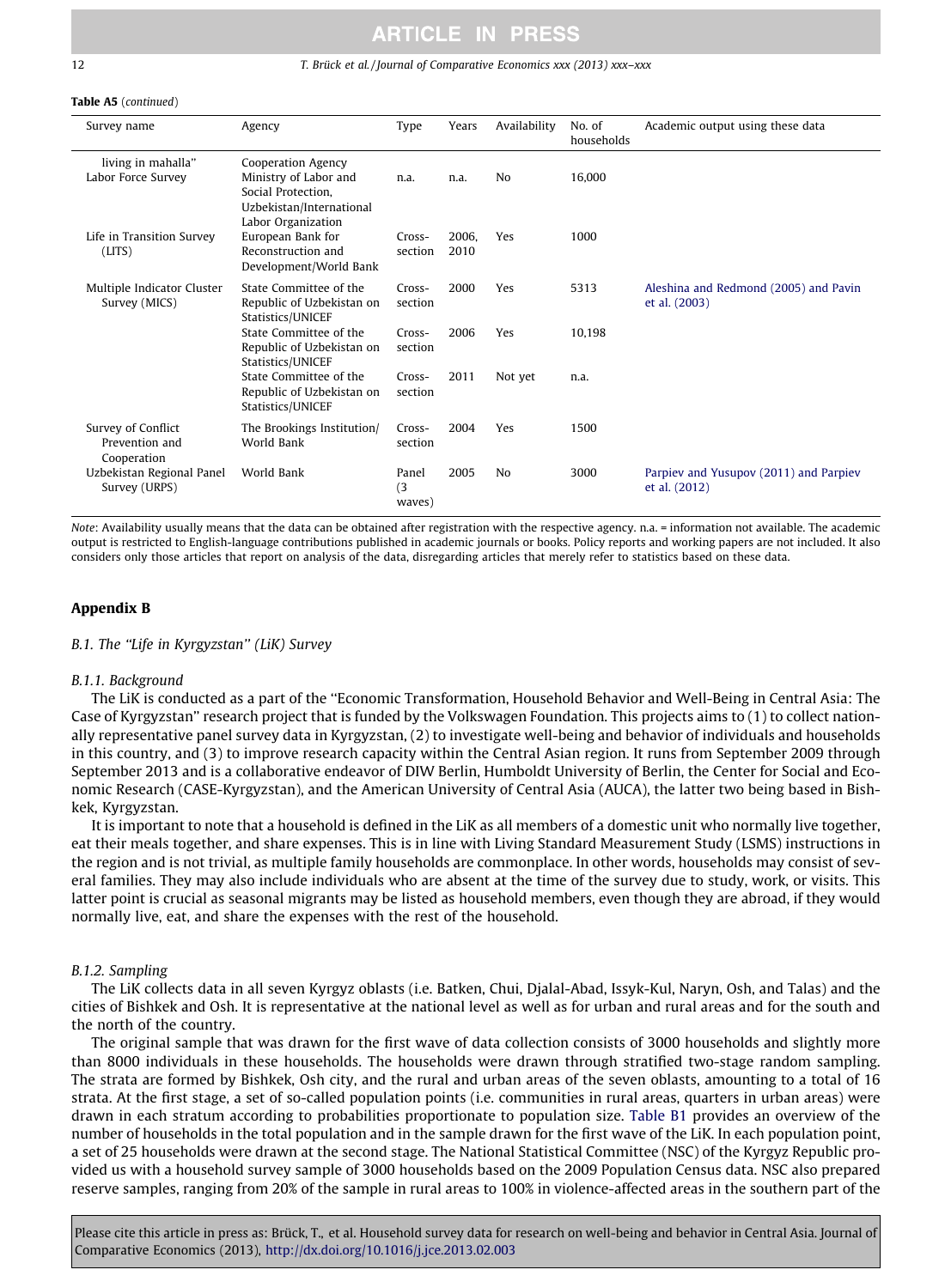#### T. Brück et al./*Journal of Comparative Economics xxx* (2013) xxx–xxx 13

### <span id="page-12-0"></span>Table B1

Household population in Kyrgyzstan and first-wave LiK sample. Source: The number of households in the population is from the 2009 Population Census.

|                  |               | Number of households in total population, in '000 (in %) |               | Number of households in first-wave sample (in %) |              |              |  |
|------------------|---------------|----------------------------------------------------------|---------------|--------------------------------------------------|--------------|--------------|--|
|                  | All           | Urban                                                    | Rural         | All                                              | Urban        | Rural        |  |
| Batken oblast    | 80.1 (6.99)   | 23.0(2.01)                                               | 57.1 (4.98)   | 225(7.50)                                        | 75(2.50)     | 150(5.00)    |  |
| Chui oblast      | 206.3 (18.00) | 48.5 (4.23)                                              | 157.8 (13.77) | 550 (18.34)                                      | 125(4.17)    | 425 (14.17)  |  |
| Dialal-Abad      | 186.4 (16.27) | 51.9 (4.53)                                              | 134.5 (11.74) | 475 (15.84)                                      | 125(4.17)    | 350 (11.67)  |  |
| Issyk-Kul oblast | 103.2 (9.01)  | 35.4 (3.09)                                              | 67.8 (5.92)   | 275 (9.16)                                       | 100(3.33)    | 175 (5.83)   |  |
| Naryn oblast     | 51.1 (4.46)   | 9.0(0.79)                                                | 42.1 (3.67)   | 125 (4.16)                                       | 25(0.83)     | 100(3.33)    |  |
| Osh oblast       | 187.9 (16.40) | 15.3 (1.34)                                              | 172.6 (15.06) | 475 (15.83)                                      | 25(0.83)     | 450 (15.00)  |  |
| Talas oblast     | 44.2 (3.86)   | 8.4(0.73)                                                | 35.8 (3.13)   | 125(4.16)                                        | 25(0.83)     | 100(3.33)    |  |
| Bishkek          | 229.1 (19.99) | 228.4 (19.93)                                            | 0.7(0.06)     | 600 (20.00)                                      | 600 (20.00)  | $\Omega$     |  |
| Osh city         | 57.5 (5.02)   | 53.5 (4.67)                                              | 4.0(0.35)     | 150 (5.00)                                       | 150 (5.00)   | $\bf{0}$     |  |
| Total            | 1.145.8 (100) | 473.4 (41.32)                                            | 672.4 (58.68) | 3000 (100)                                       | 1250 (41.66) | 1750 (58.33) |  |

country. As only 73% of the households on the original sample list were found and interviewed, 27% of households had to be drawn from the reserve samples. Refusal to participate was quite high: Almost two thirds of the households from the original sample list that had to be replaced had declined to participate in the survey.

#### B.1.3. Organization of fieldwork

The survey is implemented by the data collection company Sotseconik, which is based in Bishkek, Kyrgyzstan. The interviews are conducted by around 120 recruited interviewers, who are supervised by 40 field supervisors. The field supervisors, along with eight regional supervisors, are responsible for logistical and administrative issues, as well as for counseling and data quality checks.

A pilot survey is run about 1 month before the main survey starts in each year. It is usually conducted in Bishkek (urban population) and Chui oblast (rural population), covering a total of 30 households. Based on the pilot test results and consultations with the interviewers, the questionnaires are optimized to make them unequivocally clear. The training for all field staff consists of explaining the goals of the project, in-class study of questionnaires, and in-class exercises. During the main survey, the average workload per interviewer is approximately 25 households, but the actual time spent for interviews differs depending on the size and the situation of the household. On average, the time spent on the household questionnaire is approximately 45 min. Individual questionnaires take about 50 min to complete. All interviewers and field supervisors are equipped with an interviewer manual that contains explanations of the field works process and the survey questions. Two quality checks are made at the data collection and the data entry level.

# B.1.4. Survey instruments

The LiK survey consists of a household questionnaire (to be filled in by the most informed household member), an individual questionnaire (to be filled in by all adults of age 18 and above of the sampled households), and a community questionnaire (to be filled in by a representative of the local administration). Children, aged 17 and younger, do not fill out their own individual questionnaire. Information about children is collected in the household questionnaire. All questionnaires are first developed in English and are then translated into Kyrgyz and Russian.<sup>7</sup> The interviews are conducted as paper and pencil interviews in Kyrgyz or Russian, depending on the language preference of the interviewees.

Each of the questionnaires consists of several modules, all of which have been incorporated in the first two waves of the survey and will also be included in any future waves. Most of the modules consist, in turn, of several sections. Some changes were made to the questionnaires after the first wave. A few sections were dropped because they turned out to deliver too few useful observations (for example, Employees in Agricultural Markets, and Reverse Remittances) or were no longer relevant in 2011 (for example, Displacement). A number of sections that promised to provide information on interesting and relevant topics were incorporated into the survey during the second wave (for example, Expenses on Customs and Traditions, Decision-Making, Time Use, Women's Background and Fertility). Within modules, improvements to the questions were also made, but this was kept to a minimum in order to secure comparability of the data over time. In the following, the structure of the questionnaires is presented. The italicized sections were included either in 2010 or in 2011, but not in both years.

# Household questionnaire

- 1. Household Roster
	- 1.1. Household Composition
	- 1.2. Child Education
	- 1.3. Child Health

(continued on next page)

 $<sup>7</sup>$  The questionnaires in all three languages can be accessed at the project website: [http://www.diw.de/kyrgyzstan.](http://www.diw.de/kyrgyzstan)</sup>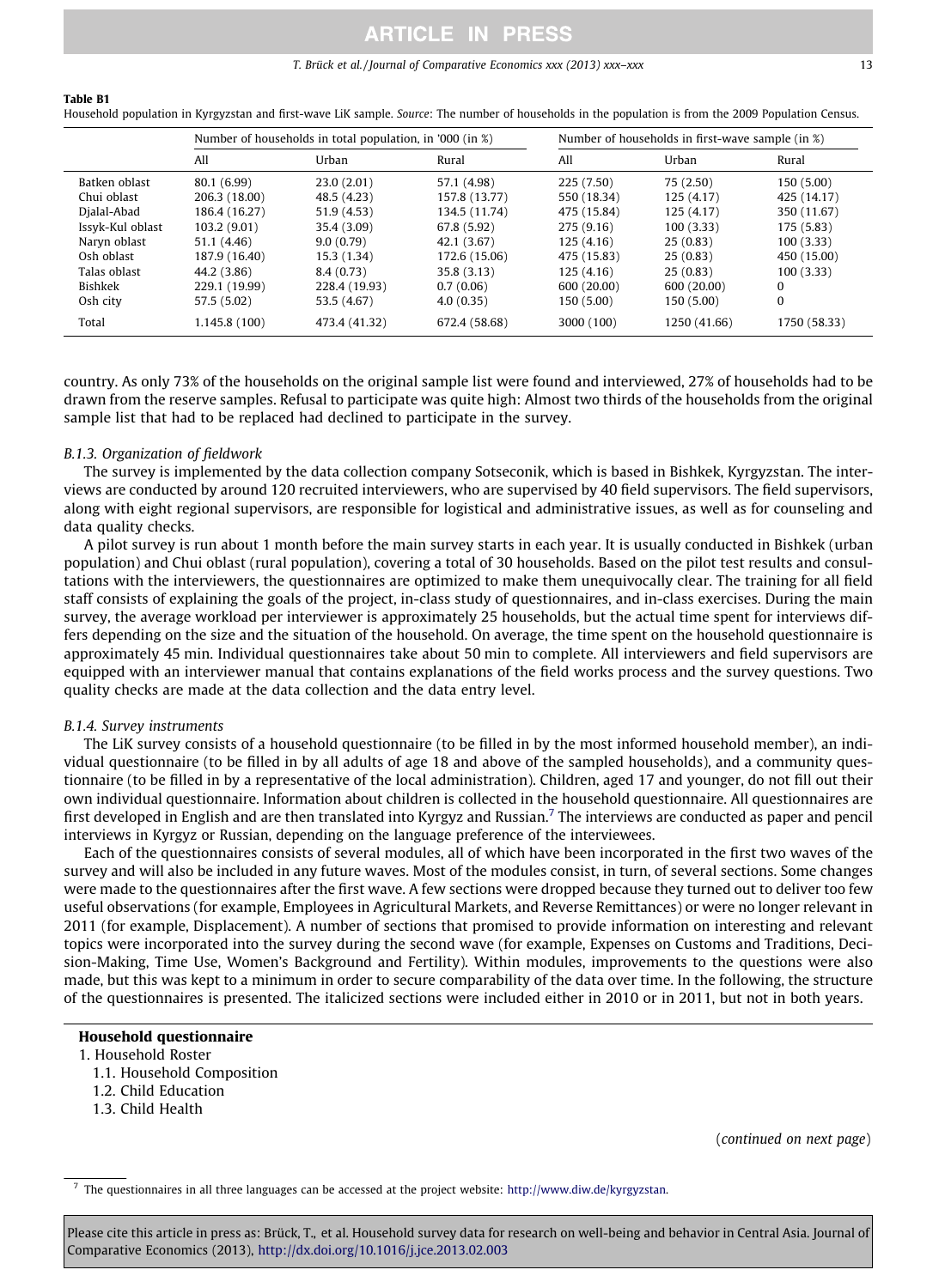## 14 T. Brück et al. / Journal of Comparative Economics xxx (2013) xxx–xxx

- - 2. Housing and Assets
		- 2.1. Housing
		- 2.2. Assets
		- 2.3. Land
	- 3. Agricultural Markets
		- 3.1. Trade Activity
		- 3.2. Employees (2010)
		- 3.3. Quality Requirements
	- 4. Consumption and Expenditure
		- 4.1. Food Items
		- 4.2. Non-Food Items
		- 4.3. Expenses on Customs and Traditions (2011)
	- 5. Income Sources
	- 6. Migration
		- 6.1. Current Labor Migration
		- 6.2. Remittances
		- 6.3. Reverse Remittances (2010)
	- 7. Shocks

# Individual questionnaire

- 1. Subjective Well-Being
- 2. Education and Health
	- 2.1. Education
	- 2.2. Health
- 3. Labor Market
	- 3.1. Current Employment Status
	- 3.2. Work during the last 7 days
	- 3.3. Current Unemployment or Inactivity
	- 3.4. Work during the last 12 months
	- 3.5. Labor Market CV
- 4. Movements
- 5. Family and Household
	- 5.1. Family
	- 5.2. Decision Making (2011)
	- 5.3. Time Use (2011)
	- 5.4. Women's Background and Fertility (2011)
- 6. Worries
- 7. Security and Violence
	- 7.1. Perception of Security
- 7.2. Violence
- 7.3. Displacement (2010)
- 8. Social Life
	- 8.1. Membership in Groups
	- 8.2. Informal Networks
	- 8.3. Trust and Information

# Community questionnaire

- 1. Community Information
- 2. Prices for Food Products

# B.4.1. Panel design

In principle, all persons who took part in the first wave of the survey in 2010 are to be surveyed in the following waves. Hence, the survey tracks individuals, not households. In each survey year, all individuals aged 18 and older, who were part of an LiK household in previous years, and their respective households, are to be interviewed. If a sample individual moves, the individual is followed within Kyrgyzstan; if he or she moves out of the country, the individual is dropped from the sample. He or she may re-enter when coming back to the original household later. New individuals who move into an existing LiK household are surveyed and tracked, even in case of subsequently leaving that household, in following waves. Since all adult household members are to be re-interviewed individually in the LiK, the next generation is automatically taken into account: All children of LiK households become part of the sample when they turn 18.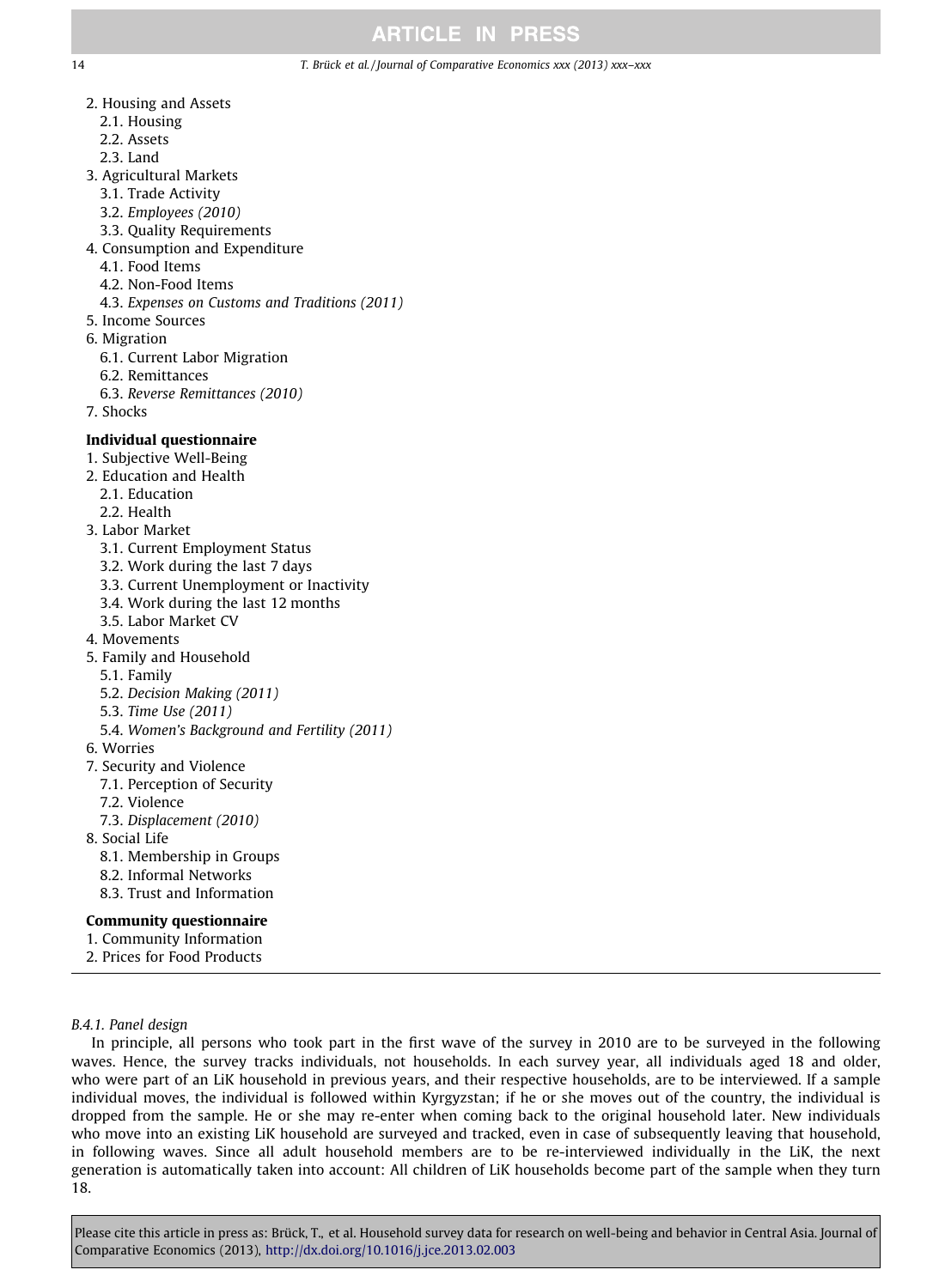<span id="page-14-0"></span>With regard to the sample sizes, 8160 individuals were interviewed in the first wave and 8066 individuals in the second wave. Of the individuals included in the first wave, 7364 (or 90.2%) were re-interviewed during the second wave. With regard to households, 3000 households were interviewed in the first wave and 2863 in the second wave. Of the households included in the first wave, 2856 (or 95.2%) were re-interviewed during the second wave.

#### References

- Ackland, Robert, Falkingham, Jane, 1997. A profile of poverty in Kyrgyzstan. In: Falkingham, Jane, Klugman, Jeni, Marnie, Sheila, Micklewright, John (Eds.), Household Welfare in Central Asia. Palgrave Macmillan, Basingstoke, UK.
- Acosta, Pablo, 2006. Labor Supply, School Attendance, and Remittances from International Migration: The Case of El Salvador, World Bank Policy Research Working Paper. World Bank, Washington DC.

ADB, 2006. Country Gender Assessment: Kyrgyz Republic. Asian Development Bank, Manila.

Addison, Tony, Hulme, David, Kanbur, Ravi, 2009. Poverty dynamics: measurement and understanding from an interdisciplinary perspective. In: Addison, Tony, Hulme, David, Kanbur, Ravi (Eds.), Poverty Dynamics. Interdisciplinary Perspectives. Oxford University Press, Oxford, pp. 3–26.

- Agadjanian, Victor., 1999. Post-Soviet demographic paradoxes: ethnic differences in marriage and fertility in Kazakhstan. Sociological Forum 14, 425–446. Agadjanian, Victor, Qian, Zhenchao, 1997. Ethnocultural identity and induced abortion in Kazakhstan. Studies in Family Planning 28, 317.
- Agadjanian, Victor, Dommaraju, Premchand, Glick, Jennifer E., 2008. Reproduction in upheaval: ethnic-specific fertility responses to societal turbulence in Kazakhstan. Population Studies 62, 211–233.
- Akiner, Shirin, 1997. Between tradition and modernity: the dilemma facing contemporary Central Asian women. In: Buckley, Mary (Ed.), Post-Soviet Women: From the Baltic to Central Asia. Cambridge University Press, Cambridge, pp. 261–304.
- Aleshina, Nadezhda, Redmond, Gerry, 2005. How high is infant mortality in central and eastern Europe and the commonwealth of independent states? Population Studies 59, 39–54.
- Amuedo-Dorantes, Catalina, Pozo, Susan, 2006. Migration, remittances, and male and female employment patterns. American Economic Review 96, 222–226. Anderson, Kathryn H., Becker, Charles M., 1999. Post-soviet pension systems, retirement, and elderly poverty: findings from the Kyrgyz Republic. MOCT-
- MOST: Economic Policy in Transitional Economies 9, 459–478. Anderson, Kathryn H., Pomfret, Richard, 2000. Living standards during transition to a market economy: the Kyrgyz Republic in 1993 and 1996. Journal of Comparative Economics 28, 502–523.
- Anderson, Kathryn H., Pomfret, Richard, 2002. Relative living standards in new market economies: evidence from Central Asian household surveys. Journal of Comparative Economics 30, 683–708.
- Anderson, Kathryn H., Pomfret, Richard, 2003a. Cross-country comparisons of the determinants of living standards. In: Anderson, Kathryn H., Pomfret, Richard (Eds.), Consequences of Creating a Market Economy: Evidence from Household Surveys in Central Asia. Edward Elgar Publishing, Cheltenham, pp. 67–93.
- Anderson, Kathryn H., Pomfret, Richard, 2003b. Women in the Labour Market in the Kyrgyz Republic, 1993 and 1997. In: Anderson, Kathryn H., Pomfret, Richard (Eds.), Consequences of Creating a Market Economy: Evidence from Household Surveys in Central Asia. Edward Elgar Publishing, Cheltenham, pp. 94–140.
- Anderson, Kathryn H., Pomfret, Richard, 2005. Spatial inequality and development in Central Asia. In: Venables, Anthony, Kanbur, Ravi, Wan, Guanghua (Eds.), Spatial Disparities in Human Development: Perspectives from Asia. Oxford University Press.
- Antecol, Heather, 2003. Why is There Cross-Country Variation in Female Labour Force Participation Rates? The Role of Male Attitudes toward Family and Sex Roles, Claremont Colleges Working Papers. Department of Economics, Claremont McKenna College, Claremont.
- Arabsheibani, G. Reza, Mussurov, Altay, 2007. Returns to schooling in Kazakhstan: OLS and instrumental variables approach. Economics of Transition 15, 341–364.
- Ardington, Cally, Case, Anne, Hosegood, Victoria, 2009. Labour supply responses to large social transfers: longitudinal evidence from South Africa. American Economic Journal: Applied Economics 1, 22–48.
- Atamanov, Aziz., van den Berg, Marrit., 2012a. Heterogeneous effects of international migration and remittances on crop income: evidence from the Kyrgyz Republic. World Development 40, 620–630.
- Atamanov, Aziz, van den Berg, Marrit, 2012b. Participation and returns in rural nonfarm activities: evidence from the Kyrgyz Republic. Agricultural Economics 43, 459–471.
- Azzari, Carlo, Zezza, Alberto, 2011. International migration and nutritional outcomes in Tajikistan. Food Policy 36, 54–70.
- Babetskii, Ian, Kolev, Alexandre, Maurel, Mathilde, 2003. Kyrgyz labour market in the late 1990s: the challenge of formal job creation. Comparative Economic Studies 45, 493–519.
- Babu, Suresh, Reidhead, William, 2000. Poverty, food security, and nutrition in Central Asia: a case study of the Kyrgyz Republic. Food Policy 25, 647–660. Babu, Suresh, Rhoe, Valerie, 2006. Food security and poverty in Central Asia. In: Babu, Suresh, Djalalov, Sandjar (Eds.), Policy Reforms and Agriculture Development in Central Asia. Springer, New York.
- Barrett, Jennifer, Buckley, Cynthia, 2007. Constrained contraceptive choice: IUD prevalence in Uzbekistan. International Family Planning Perspectives 33, 50–57.
- Baschieri, Angela, Falkingham, Jane, 2006. Formalizing informal payments: the progress of health reform in Kyrgyzstan. Central Asian Survey 25, 441–460. Bernabé, Sabine, Kolev, Alexandre, 2005. Jobless or working poor in the Kyrgyz Labour market: what role for social policies? Social Policy & Administration 39, 409–430.
- Bierbaum, Mira, Gassmann, Franziska, 2012. Chronic and Transitory Poverty in the Kyrgyz Republic. What can Synthetic Panels Tell us?, UNU-MERIT Working Paper Series. Maastricht University and United Nations University, Maastricht.
- Blank, Lorraine, Grosh, Margaret, 1999. Using household surveys to build analytic capacity. World Bank Research Observer 14, 209–227.
- Brück, Tilman, Danzer, Alexander, Muravyev, Alexander, Weißhaar, Natalia, 2010. Poverty during transition: household survey evidence from Ukraine. Journal of Comparative Economics 38, 123–145.
- Buckley, Cynthia, Barrett, Jennifer, Asminkin, Yakov P., 2004. Reproductive and sexual health among young adults in Uzbekistan. Studies in Family Planning 35, 1–14.
- Buckley, Cynthia, Barrett, Jennifer, Adkins, Kristen, 2008. Reproductive health information for young women in Kazakhstan: disparities in access by channel. Journal of Health Communication 13, 681–697.
- Contreras, Dante, Plaza, Gonzalo, 2010. Cultural factors in women's labour force participation in Chile. Feminist Economics 16, 27–46.
- Coudouel, Aline, Marnie, Sheila, 1999. From universal to targeted social assistance: an assessment of the Uzbek Experience. MOCT-MOST: Economic Policy in Transitional Economies 9, 443–458.
- Coudouel, Aline, Marnie, Sheila, Micklewright, John, Shcherbakova, Galina, 1997a. Regional differences in living standards in Uzbekistan. In: Falkingham, Jane, Klugman, Jeni, Marnie, Sheila, Micklewright, John (Eds.), Household Welfare in Central Asia. Palgrave Macmillan, Basingstoke, UK.
- Coudouel, Aline, McAuley, Alastair, Micklewright, John, 1997b. Transfers and Exchange between Households in Uzbekistan. In: Falkingham, Jane, Klugman, Jeni, Marnie, Sheila, Micklewright, John (Eds.), Household Welfare in Central Asia. Palgrave Macmillan, Basingstoke, UK.
- Danzer, Alexander, Ivaschenko, Oleksiy, 2010. Migration patterns in a remittances dependent economy: evidence from Tajikistan during the global financial crisis. Migration Letters 7, 190–202.

Dercon, Stefan, Krishnan, Pramila, 2000. Vulnerability, seasonality and poverty in Ethiopia. Journal of Development Studies 36, 25–53.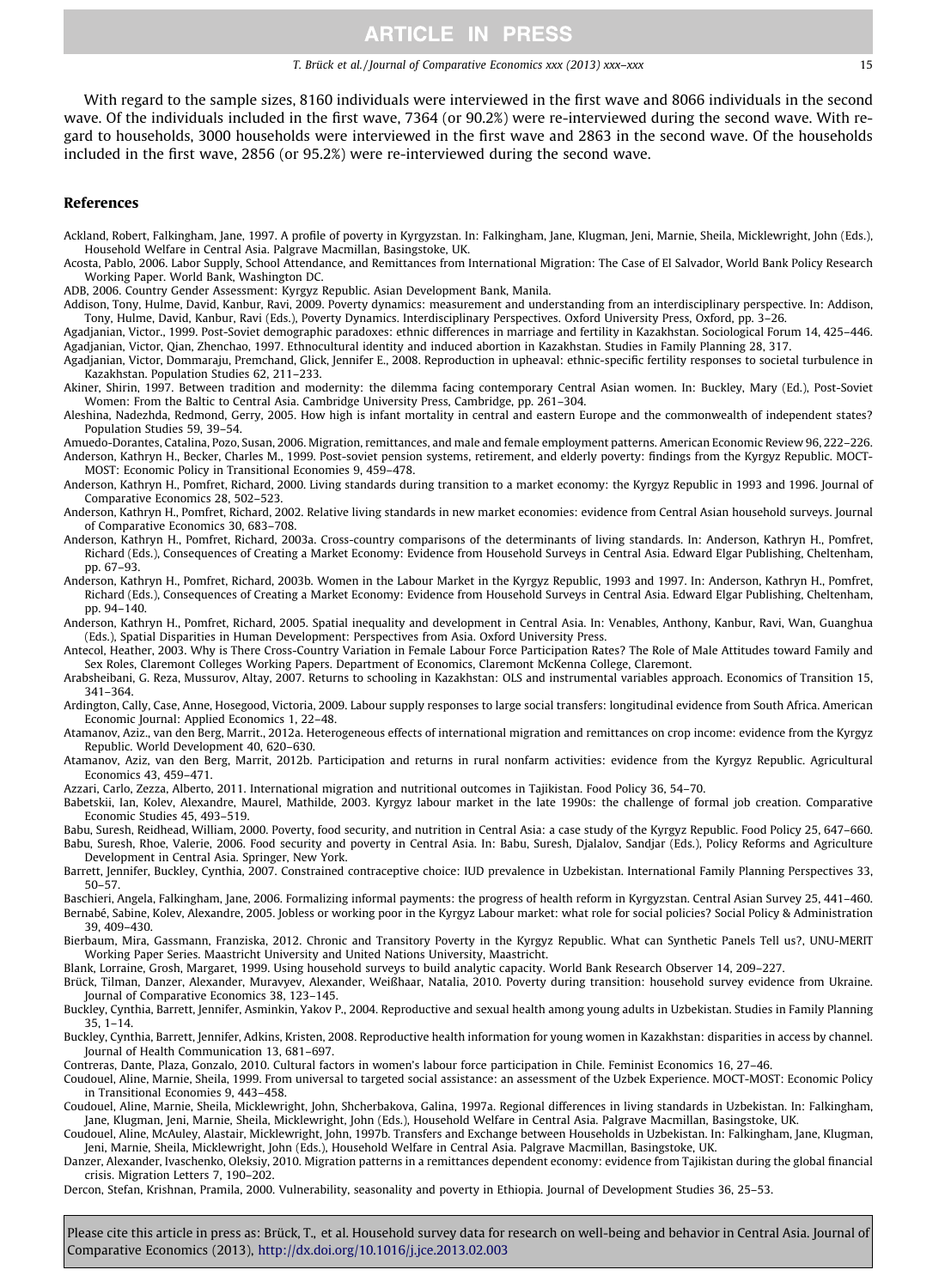#### <span id="page-15-0"></span>16 T. Brück et al. / Journal of Comparative Economics xxx (2013) xxx–xxx

Edmonds, Eric V., Pavcnik, Nina, 2005. Child Labor in the Global Economy. Journal of Economic Perspectives 19, 199–220.

Esenaliev, Damir, Kroeger, Antje, Steiner, Susan, 2011. The Kyrgyz Integrated Household Survey (KIHS) – A Primer Data Documentation. DIW Berlin, Berlin. Falkingham, Jane, 1997. Public transfer and targeting in Kyrgyzstan. In: Falkingham, Jane, Klugman, Jeni, Marnie, Sheila, Micklewright, John (Eds.), Household Welfare in Central Asia. Palgrave Macmillan, Basingstoke, UK.

Falkingham, Jane, 1999. Measuring household welfare: problems and pitfalls with household surveys in Central Asia. MOCT-MOST: Economic Policy in Transitional Economies 9, 379–393.

Falkingham, Jane, 2001. Women and Gender Relations in Tajikistan Country Briefing Paper. Asian Development Bank, Manila.

Falkingham, Jane, 2003. Inequality and changes in women's use of maternal health-care services in Tajikistan. Studies in Family Planning 34, 32-43.

Falkingham, Jane, 2004. Poverty, out-of-pocket payments and access to health care: evidence from Tajikistan. Social Science & Medicine 58, 247–258.

Falkingham, Jane, 2005. The end of the rollercoaster? Growth, inequality and poverty in Central Asia and the Caucasus. Social Policy & Administration 39, 340–360.

Falkingham, Jane, Baschieri, Angela, 2009. Gender and poverty: how misleading is the unitary model of household resources? An illustration from Tajikistan. Global Social Policy 9, 43–62.

Falkingham, Jane, Akkazieva, Baktygul, Baschieri, Angela, 2010. Trends in out-of-pocket payments for health care in Kyrgyzstan, 2001–2007. Health Policy and Planning 25, 427–436.

Fan, Lida, Habibov, Nazim N., 2009. Determinants of maternity health care utilization in Tajikistan: learning from a national living standards survey. Health & Place 15, 952–960.

Filer, Randall K., Hanousek, Jan, 2002. Data watch: research data from transition economies. Journal of Economic Perspectives 16, 225–240.

Fortin, Nicole M., 2005. Gender role attitudes and the labor market outcomes for women across OECD countries. Oxford Review of Economic Policy 21, 416–438. Giddings, Lisa, Meurs, Mieke, Temesgen, Tilahun, 2007. Changing preschool enrolments in post-socialist central asia: causes and implications. Comparative Economic Studies 49, 81–100.

Glewwe, Paul, Gragnolati, Michele, Zaman, Hassan, 2002. Who gained from Vietnam's boom in the 1990s? Economic Development and Cultural Change 50, 773–792.

Grogan, Louise, 2007. Patrilocality and human capital accumulation – evidence from Central Asia. Economics of Transition 15, 685–705.

Habibov, Nazim N., 2009. Determinants of out-of-pocket expenditures on prescribed medications in Tajikistan: implications for healthcare sector reform. Journal of Health Organization and Management 23, 170–182.

Habibov, Nazim N., Fan, Lida, 2008. Modelling prenatal health care utilization in Tajikistan using a two-stage approach: implications for policy and research. Health Policy and Planning 23, 443–451.

Hadley, Craig, Brewis, Alexandra, Pike, Ivy, 2010. Does less autonomy erode women's health? Yes. No. Maybe. American Journal of Human Biology 22, 103–110. Heyat, Farideh, 2004. Re-Islamisation in Kyrgyzstan: gender, new poverty and the moral dimension. Central Asian Survey 23, 275–287.

Hiwatari, Masato, 2003. Traditions and the informal economy in Uzbekistan: a case study of gaps in the Andijan region. Acta Slavica Iaponica 25, 43–66. Hohmann, Sophie, Garenne, Michel, 2010. Health and wealth in Uzbekistan and Sub-Saharan Africa in comparative perspective. Economics and Human Biology 8, 346–360.

Jalan, Jyotsna, Ravallion, Martin, 2000. Is transient poverty different? Evidence for rural China. Journal of Development Studies 36, 82–99.

Jha, Raghbendra, Dang, Tu, 2009. Vulnerability to poverty in select Central Asian countries. European Journal of Comparative Economics 6, 17–50.

Justino, Patricia, Shemyakina, Olga, 2010. Remittances and Labour Supply in Post-Conflict Tajikistan HiCN Working Paper. Households in Conflict Network, Brighton.

Kalyuzhnova, Yelena, Kambhampati, Uma, 2007. Education or employment – choices facing young People in Kazakhstan. Journal of International Development 19, 607–626.

Kalyuzhnova, Yelena, Kambhampati, Uma, 2008. The determinants of individual happiness in Kazakhstan. Economic Systems 32, 285–299.

Klasen, Stefan, Lamanna, Francesca, 2009. The impact of gender inequality in education and employment on economic growth: new evidence for a panel of countries. Feminist Economics 15, 91–132.

Klugman, Jeni, Scott, Kinnon, 1997. Measuring labour market status in Kazakhstan. In: Falkingham, Jane, Klugman, Jeni, Marnie, Sheila, Micklewright, John (Eds.), Household Welfare in Central Asia. Palgrave Macmillan, Basingstoke, UK.

Klugman, Jeni, Marnie, Sheila, Micklewright, John, O'Keefe, Philip, 1997. The impact of kindergarten divestiture on household welfare in Central Asia. In: Falkingham, Jane, Klugman, Jeni, Marnie, Sheila, Micklewright, John (Eds.), Household Welfare in Central Asia. Palgrave Macmillan, Basingstoke, UK.

Knowles, Stephen, Lorgelly, Paula K., Owen, P. Dorian, 2002. Are educational gender gaps a brake on economic development? Some cross-country empirical evidence. Oxford Economic Papers 54, 118–149.

Krishna, Anirudh, 2006. Pathways out of and into poverty in 36 villages of Andhra Pradesh, India. World Development 34, 271–288.

Krishna, Anirudh, Shariff, Abusaleh, 2011. The irrelevance of national strategies? Rural poverty dynamics in states and regions of India, 1993–2005. World Development 39, 533–549.

Kudabaev, Zarylbek, Minbaev, M., 2003. Poverty reduction in the Kyrgyz Republic and accuracy of measuring it. Statistical Journal of the United Nations ECE 20, 241–254.

Lehmann, Hartmut, Muravyev, Alexander, forthcoming. Labor markets and labor market institutions in transition economies. In: Hare, Paul, Turley, Gerard (Eds.), The Handbook on the Economics and Political Economy of Transition. Routledge.

Liu, Lan, Dong, Xiao-yuan, Zheng, Xiaoying, 2010. Parental care and married women's labor supply in Urban China. Feminist Economics 16, 169–192.

Lokshin, Michael, Glinskaya, Elena, 2009. The effect of male migration on employment patterns of women in Nepal. The World Bank Economic Review 23,

481–507. Lokshin, Michael, Popkin, Barry M., 1999. The emerging underclass in the russian federation: income dynamics, 1992–1996. Economic Development and Cultural Change 4, 803–829.

Magnani, Elisabetta, Rammohan, Anu, 2009. Ageing and the family in Indonesia: an exploration of the effect of elderly care-giving on female labor supply. Journal of Income Distribution 18, 110–130.

McColluch, Neil, Baulch, Bob, 2000. Simulating the impact of policy upon chronic and transient poverty in Rural Pakistan. Journal of Development Studies 36, 100–130.

Mendola, Mariapia, Carletto, Gero, 2012. International migration and gender differentials in the home labour market: evidence from Albania. Labour Economics 19, 870–880.

Micklewright, John, Ismail, Suraiya, 2001. What can child anthropometry reveal about living standards and public policy? An illustration from Central Asia. Review of Income and Wealth 47, 65–80.

Namazie, Ceema, Sanfey, Peter, 2001. Happiness in transition: the case of Kyrgyzstan. Review of Development Economics 5, 392–405.

Paci, Pierella, 2002. Gender in Transition. World Bank, Washington, DC.

Parpiev, Ziyodullo, Yusupov, Kakhramon, 2011. Testing household economies of scale in Uzbekistan. Eurasian Journal of Business and Economics 4, 25–51. Parpiev, Ziyodullo, Yusupov, Kakhramon, Yusupov, Nurmukhammad, 2012. Outlay equivalence analysis of child gender bias in household expenditure data: evidence from Uzbekistan. Economics of Transition 20, 549–567.

Pavin, Melinda, Nurgozhin, Talgat, Hafner, Grace, Yusufy, Farruh, Laing, Richard, 2003. Prescribing practices of rural primary health care physicians in Uzbekistan. Tropical Medicine & International Health 8, 182–190.

Radeny, Maren, van den Berg, Marrit, Schipper, Rob, 2012. Rural poverty dynamics in Kenya: structural declines and stochastic escapes. World Development 40, 1577–1593.

Rhoe, Valerie, Babu, Suresh, Reidhead, William, 2008. An analysis of food security and poverty in Central Asia – case study from Kazakhstan. Journal of International Development 20, 452–465.